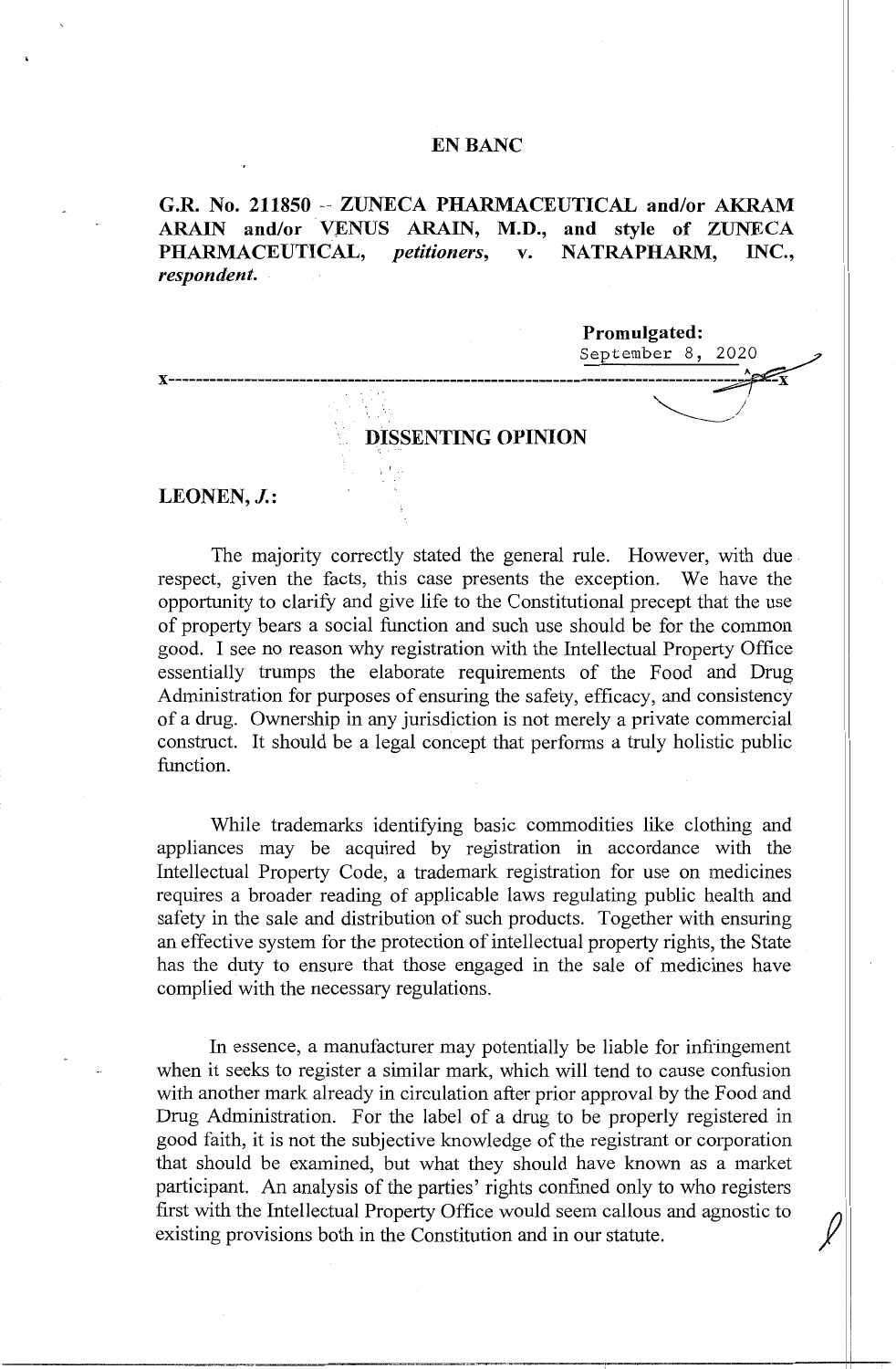*I* 

We read our laws as a whole. Commercial and civil laws should be read alongside social legislation. In this particular case, the Intellectual Property Code's provisions on trademark ownership should be read in view of the State's Constitutional mandate to ensure that property is used toward the common good. Concurrently, the statutory regulations securing public health and safety must be read together with commercial and civil laws. The right to engage in the business of selling and distributing pharmaceutical products, given the product's social importance, should be qualified by compliance with the necessary safety regulations.

Besides, respondent Natrapharm, Inc. has been proven to have actually known of the existence of petitioner Zuneca Pharmaceutical's drug.

Petitioners Zuneca Pharmaceutical, Akram Arain, and Venus Arain (Zuneca), seek the reversal of the lower courts' rulings that respondent Nartrapharm, Inc. (Natrapharm), acquired ownership and all corresponding rights over its "ZYNAPSE" mark by being the first to register it with the Intellectual Property Office of the Philippines.

Zuneca insists that it has been importing generic drugs from Pakistan · and marketing them in the Philippines under different brand names since 1999. Among these drugs was *carbamazepine,* an anti-convulsant for regulating seizures.<sup>1</sup> In order to sell *carbamazepine* in the Philippines as "ZYNAPS", Zuneca procured a Certificate of Product Registration from the then Bureau of Food and Drugs (now the Food and Drug Administration) on April 15, 2003. Local sales and marketing for ZYNAPS then began sometime in 2004.<sup>2</sup> However, Zuneca was not able to register their mark with the Intellectual Property Office of the Philippines.<sup>3</sup>

On the other hand, Natraphram registered the trademark "ZYNAPSE" with the Intellectual Property Office of the Philippines on September 24, 2007, which is covered by Certificate of Trademark Registration No. 4- 2007-005596.4 Natrapharm intended to use "ZYNAPSE" to market its stroke treatment drug, *citicoline,* and conducted a database search for identical or similar "cerebroprotective products"<sup>5</sup> prior to registration. Natrapharm's search yielded negative results. After registering its trademark with the Intellectual Property Office of the Philippines, Natraphann procured a "Certificate of Product Listing" from the Bureau of Food and Drugs. <sup>6</sup>

- 2 Id. at 4.
- 3 Id. at 6.
- $^{4}$  Id. at 3.
- $\frac{5}{6}$  Id. at 5.

<sup>6</sup>Id.

Ponencia, p. 3.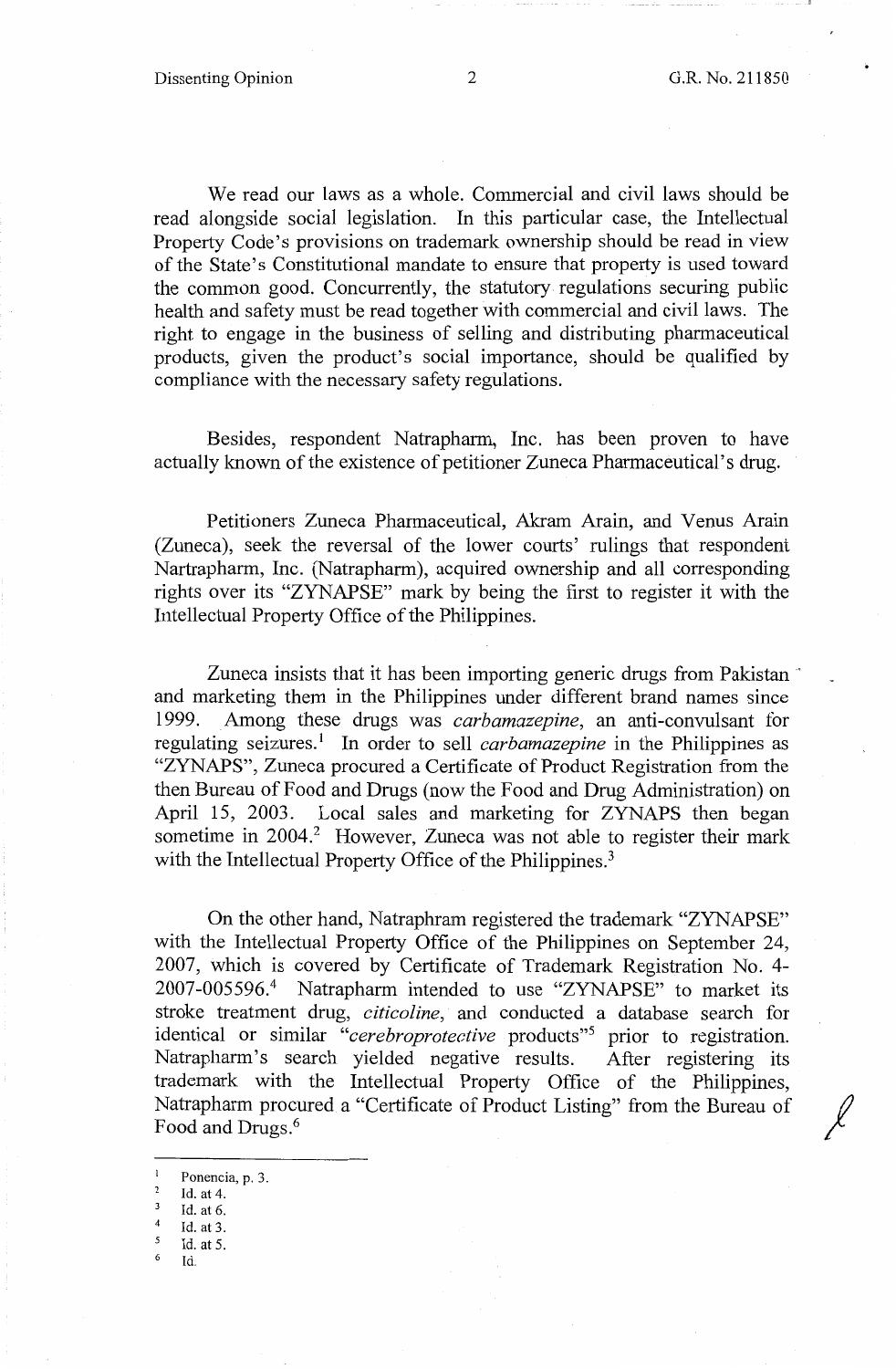*I* 

Through the course of the parties' respective business operations, they advertised their various products in the same pharmaceutical publications, such as the Philippine Pharmaceutical Directory, and in the same conventions.<sup>7</sup> However, witness testimonies established that Natrapharm's "ZYNAPSE" product, in particular, "[was] not listed in the [Philippine Pharmaceutical Directory]" together with Zuneca's "ZYNAPS" product.<sup>8</sup>

When the parties became aware of the similarity in their marks, they attempted to negotiate a compromise but failed.<sup>9</sup> Thus, Natrapharm filed a Complaint for trademark infringement against Zuneca.<sup>10</sup> The lower courts recognized Natrapharm's right to prevent Zuneca from using and registering the confusingly similar "ZYNAPS" mark, despite Zuneca offering proof of actual use prior to Natrapharm's registration with the Intellectual Property Office.<sup>11</sup> The trial court found that the "first filer in good faith defeats a first user in good faith who did not file any application for registration."<sup>12</sup>

The Court of Appeals reiterated the trial court's ruling, holding that "registration, not prior use, is the mode of acquiring ownership $[.]$ "<sup>13</sup> Further, both lower courts agreed that the presence of Zuneca's "ZYNAPS" mark in the Philippine Pharmaceutical Directory, and in other marketing materials, did not detract from Natrapharm's registration of its "ZYNAPSE" mark in good faith.<sup>14</sup>

The majority affirms the lower courts' findings that rights over a trademark are conclusively acquired solely by prior registration. It then reasons that legislative developments in our intellectual property laws have shifted the regime for acquiring ownership over trademarks from "first-touse" to "first-to-file[.]"<sup>15</sup> The majority also refers to a Senate sponsorship speech in determining the legislative intent for this shift.<sup>16</sup>

However, a registration "made validly in accordance with the provisions of [Republic Act No. 8293]"<sup>17</sup> connotes registration in good faith. With respect to trademarks used on pharmaceutical goods, such as medicines, registration in good faith should refer not only to the provisions of the Intellectual Property Code, but also to the laws regulating the sale and

- Id. at 6.
- $^{8}$  Id. at 7.
- 
- 9 Id. at 5.<br>
<sup>10</sup> Id. at 3.<br>
<sup>11</sup> Id. at 10-11.<br>
<sup>12</sup> Id. at 8.<br>
<sup>14</sup> Id. at 7-9.<br>
<sup>15</sup> Id. at 17
- 
- 
- 
- 
- $^{15}$  Id. at 17.<br> $^{16}$  Id at 19. Id. at 19-20.
- $17$  Id. at 17.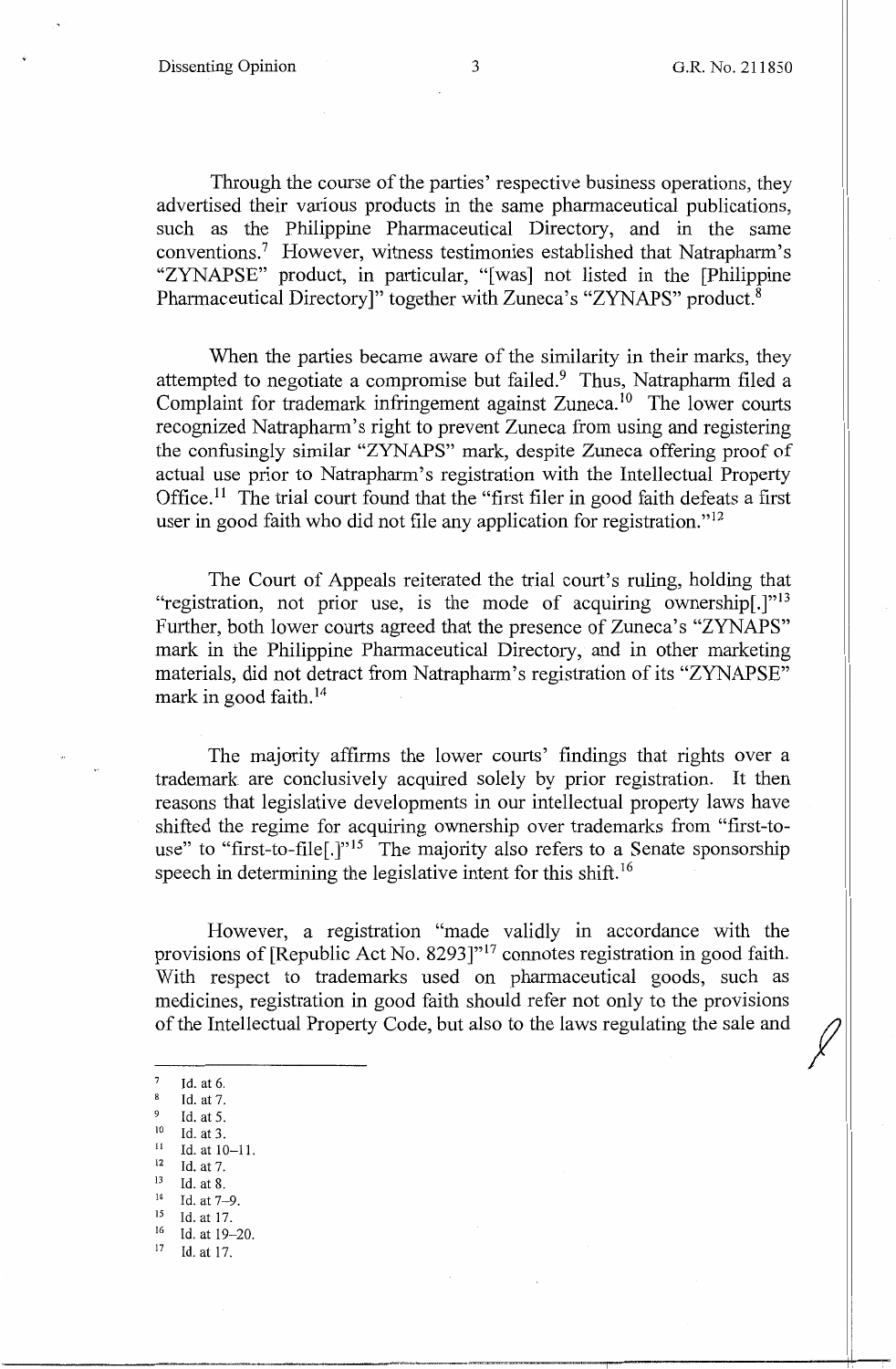#### Dissenting Opinion 4 G.R. No. 211850

\_" ll \_

distribution of pharmaceuticals. Thus, the actual sale and distribution of medicines, and therefore, the right to use the trademark on one's products, should be read as conditioned upon the registrant's compliance with the necessary safety regulations.

I

Article XII, Section 6 of the 1987 Constitution provides for the State's duty to regulate the use of property, in view of its inherent social function and the need for such use to contribute to the common good:

SECTION 6. The use of property bears a social function, and all economic agents shall contribute to the common good. Individuals and private groups, including corporations, cooperatives, and similar collective organizations, shall have the right to own, establish, and operate economic enterprises, subject to the duty of the State to promote distributive justice and to intervene when the common good so demands.

This provision has often been cited as basis for the State's exercise of police power in imposing necessary regulations upon the exercise of private property rights. The same language appears in Republic Act No. 8293, or the Intellectual Property Code, as the reasoning behind regulatory measures . imposed by the State on the use of intellectual property:

Section 2. Declaration of State Policy. - The State recognizes that an effective intellectual and industrial property system is vital to the development of domestic and creative activity, facilitates transfer of technology, attracts foreign investments, and ensures market access for our products. *It shall protect and secure the exclusive rights of scientists, inventors, artists and other gifted citizens to their intellectual property and creations, particularly when beneficial to the people, for such periods as provided in this Act.* 

*The use of intellectual property bears a social function. To this*  end, the State shall promote the diffusion of knowledge and information *for the promotion of national development and progress and the common good.* 

It is also the policy of the State to streamline administrative procedures of registering patents, trademarks and copyright, to liberalize the registration on the transfer of technology, and to enhance the enforcement of intellectual property rights in the Philippines. (Emphasis supplied)

In recent Decisions, this Court has also used Article XII, Section 6 to justify the regulation of the pharmaceutical industry.<sup>18</sup> A related opinion

<sup>18</sup>*Drugstores Association of the Philippines, Inc. v. National Council on Disability Affairs,* G.R. No. 194561, September 14, 2016, <https://el ibrary.judiciary.gov.ph/thebookshelf/showdocs/1/62361> [Per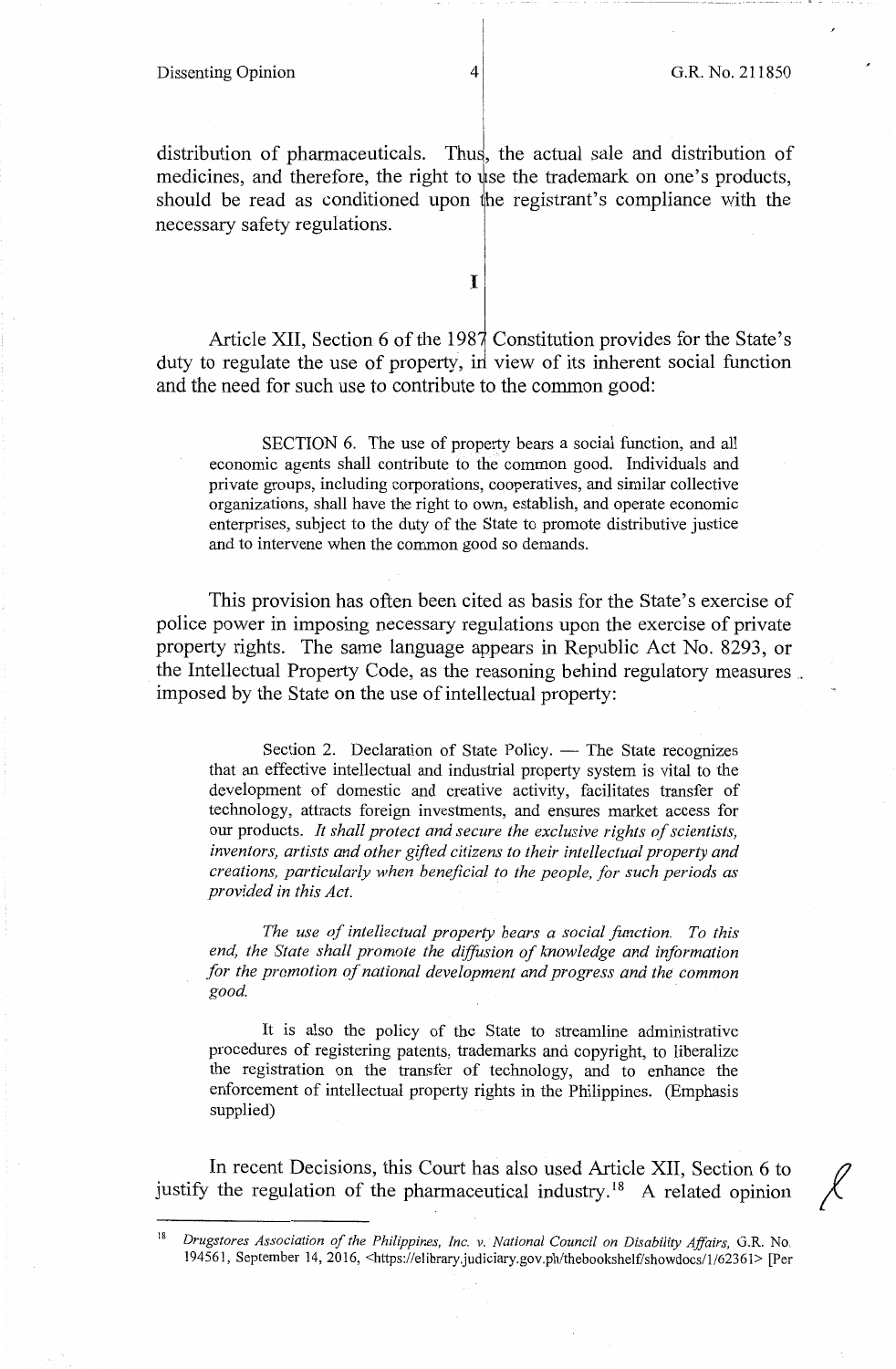also discusses how this same underlying policy informs the regulatory requirements imposed on those engaged in manufacturing, distribution, and sale of pharmaceutical products in our jurisdiction:

*The approval of any drug as food product destined for public use is not a matter only between the applicant and the regulator. It affects public health.* Ultimately, it is the consumers who are affected. Thus, the process of certification and re-certification is burdened with severe public interest. 19 (Emphasis supplied)

This is consistent with the Food and Drug Administration's duty to "(a) protect and promote the right to health of the Filipino people; and (b) help establish and maintain an effective health products regulatory system and undertake appropriate health manpower development and research, responsive to the country's health needs and problems."<sup>20</sup> Furthermore:

The Food and Drug Administration was created by Republic Act No. 3720 to regulate food, drug, and cosmetic manufacturers and establishments. In 1982, the Food and Drug Administration was abolished and its functions were assumed by the Bureau of Food and Drugs. In 2009, the Bureau of Food and Drugs was renamed the Food and Drug Administration. *Republic Act No. 9711 outlined the Food and Drug Administration's regulatory capabilities, including the development and issuance of "standards and appropriate authorizations that would cover establishments, facilities and health products.* "

*Among the authorizations issued by the Food and Drug Administration is the Certificate of Product Registration* of all health products or "food, drugs, cosmetics, devices, biologicals, vaccines, invitro diagnostic reagents and household/urban hazardous substances and/or a combination of and/or a derivative thereof," *consistent with its mandate to "insure safe and good quality [supplies] of food, drug[s] and*  cosmetic[s]. "<sup>21</sup> (Citations omitted, emphasis supplied)

Thus, the regulations imposed under the Intellectual Property Code and the Food and Drug Administration Act are underscored by the same Constitutional mandate to ensure that the use of property and the exercise of private rights is done in pursuit of the common good.

There is a need to broaden the scope of the laws being considered in determining the rights presently in dispute, as they involve property bearing

19 J. Leonen, Separate Concurring Opinion, *Alliance for the Family Foundation, Philippines, Inc. v. Garin*, 809 Phil. 897, 964 (2017) [Per J. Mendoza, Special Second Division].<br>Republic Act No. 9711, sec. 3.

J. Peralta, Third Division] (pertaining to the legality of giving discounts to persons with disabilities); *Southern Luzon Drug Corporation v. The Department of Social Welfare and Development,* 809 Phil. 315, 315-398 (2017) [Per J. Reyes, En Banc] (pertaining to the legality of discounts and change of tax treatment for senior citizens under Republic Act No. 9257).

J. Leonen, Separate Concurring Opinion, *Alliance for the Family Foundation, Philippines, Inc. v. Garin,* 809 Phil. 897, 936-937 (2017) [Per J. Mendoza, Special Second Division].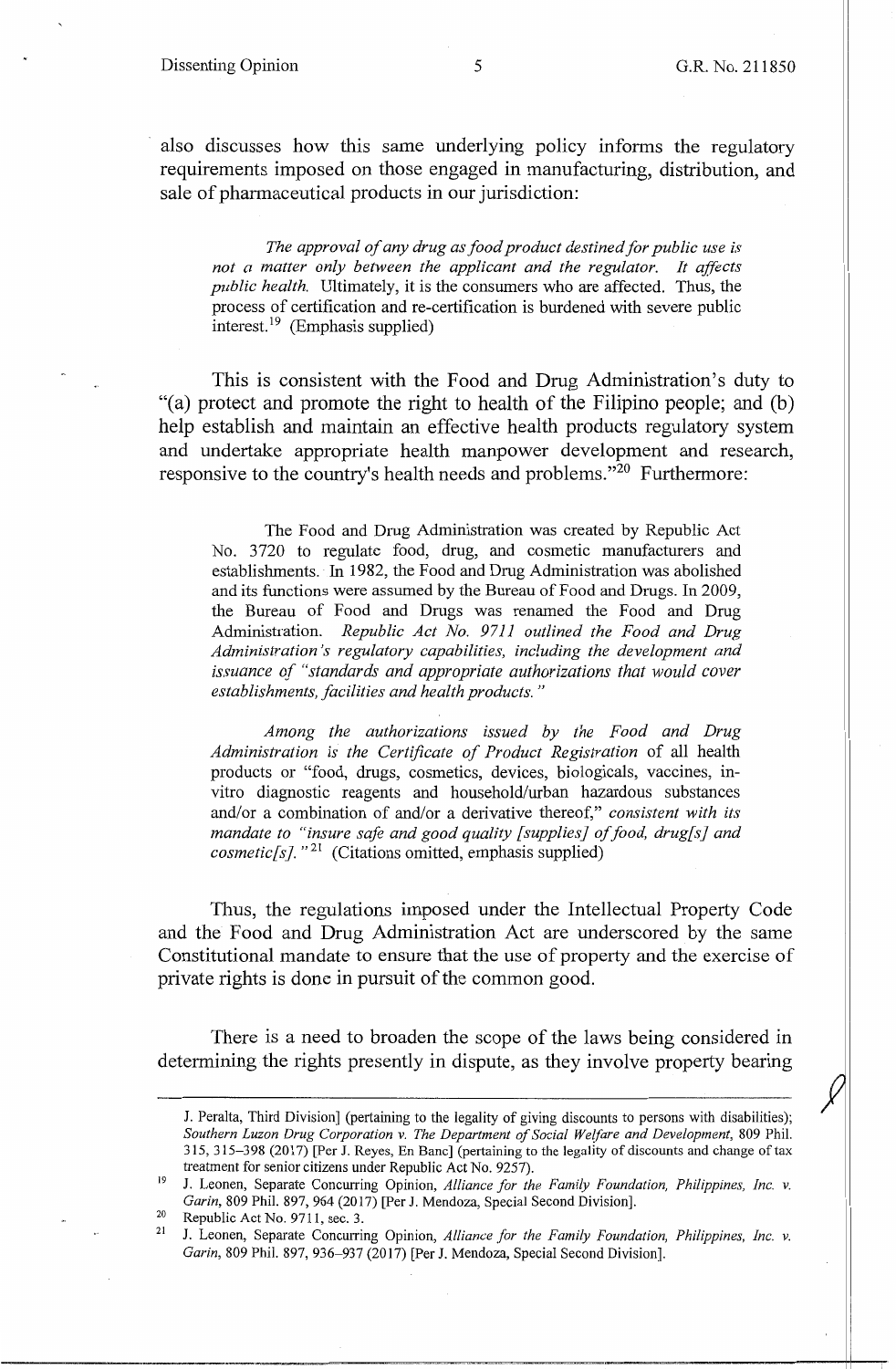## Dissenting Opinion 6 6 G.R. No. 211850

 $\chi$ 

an inherent social function, geared as they are in direct service to public health and safety.

In view of the serious public interest that must be secured in the distribution and sale of medicines, the right to engage in such a business is subject not only to the rules apportioning private property rights to their respective owners, but also to the regulations ensuring that the undertaking of such a business would not endanger the consuming public.

## II

Discussing the legal regime for determining property rights in trademarks requires considering the fundamental reasons for registering trademarks and seeking protection for the property rights therein.

The definition and concept of "property" has proven to be malleable and subject to change based on technological and social innovations. While "property" used to refer to physical and tangible inputs in the process of production, such as land or raw materials, contemporary formulations of "property" have evolved beyond reference to tangible things.<sup>22</sup> The passage of time has seen the creation and protection of private interests ranging from assets previously deemed "outside the law," such as ancestral lands of indigenous peoples, to things that "owe their very existence entirely to the law[,]" such as shares of corporate entities, financial instruments, and intellectual property. <sup>23</sup>

However, a consistent determinant of what may be recognized as "property" pertains to the bundle of valuable rights that may be accorded protection by law. 24 While the changing times have transformed the kinds of assets entitled to legal protection, the extent of protection available to the newly emerging forms of property have remained consistent in according the following benefits to prospective private owners:

*"Priority,* which ranks competing claims to the same assets; *durability,* which extends priority claims in time; *universality,* which extends them in space; and *convertibility,* which operates as an insurance device that allows holders to convert their ... claims into state money on demand and thereby protect their nominal value<sup>[1]</sup><sup>25</sup> (Citation omitted, emphasis in the original)

<sup>&</sup>lt;sup>22</sup> Remigius N. Nwabueze, Biotechnology and the Challenge of Property, p. 33 (2007).<br><sup>23</sup> Katharina Bistar, The Code of Capital m. 108 (2010).

<sup>&</sup>lt;sup>23</sup> Katharina Pistor, The Code of Capital, p. 108 (2019).<br><sup>24</sup> Remigius N. Nwabueze, Biotechnology and the Challenge of Property, p. 33 (2007).<br><sup>25</sup> Katharina Pistor, The Code of Capital, p. 3 (2019).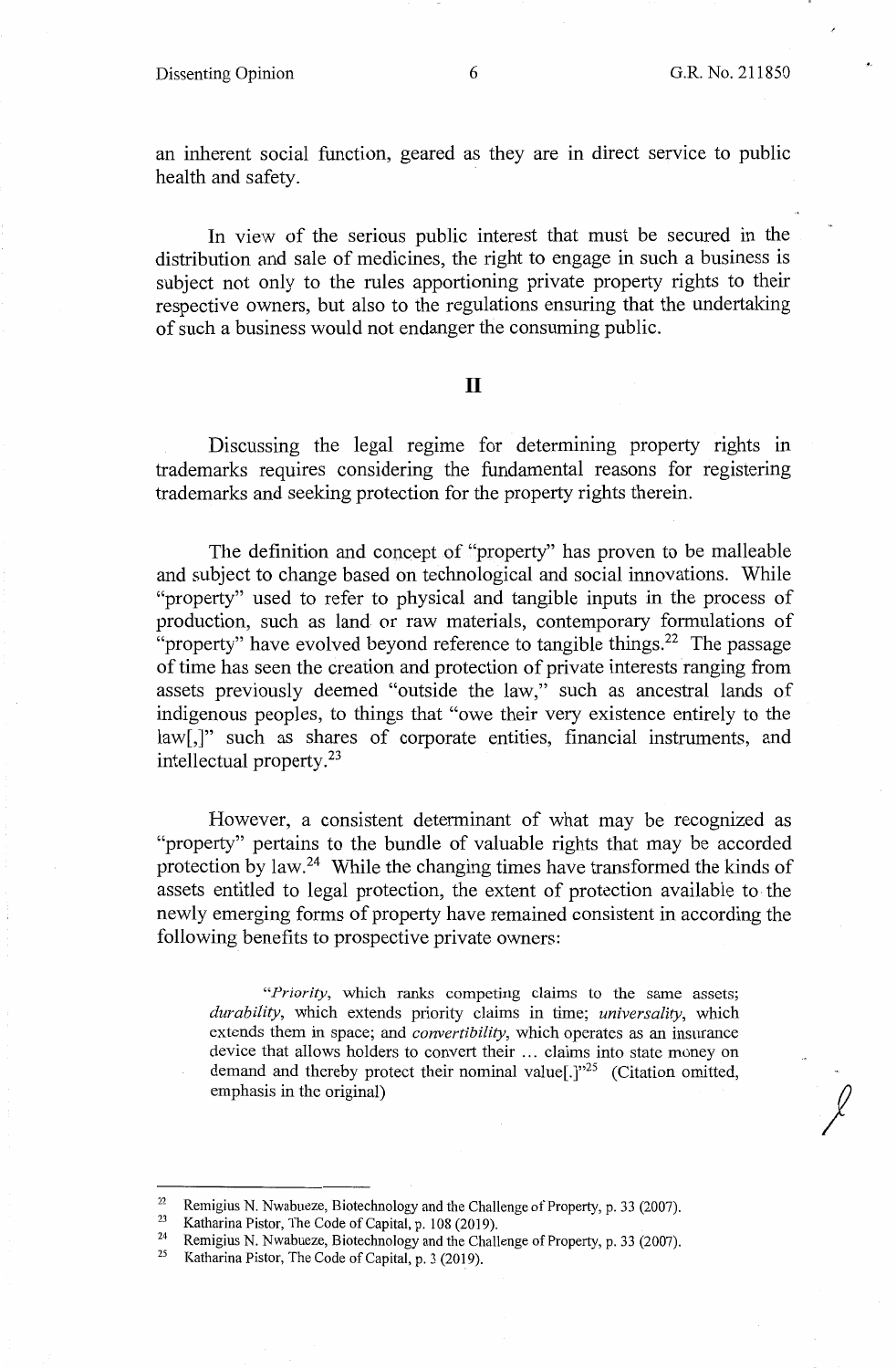*j* 

With increasingly globalized markets for goods and services, owners of highly developed intellectual properties sought to do business in markets with the same "upgraded" and uniform protections for intellectual property,"26 in order to preserve their right of priority in foreign markets, and to ensure the durability and universality of their highly valued interests in such property. These larger corporations, particularly those in the United States, have been observed to urge their government to "use the leverage inherent in access to the United States market as a means of stimulating countries to upgrade their level of protection [for intellectual property]."<sup>27</sup>

The Paris Convention and, subsequently, the Agreement on Trade-Related Aspects of Intellectual Property Rights (TRIPS Agreement) were the relevant attempts at creating these "upgraded" protections in other markets. In fact, our current law on intellectual property was enacted "not only to amend certain provisions of existing [intellectual property laws]. . . but also to honor the country's commitments under the [TRIPS Agreement]."<sup>28</sup>

However, these uniform regulations often fail to account for the need to develop protections for smaller industries in local markets.<sup>29</sup> In fact, the institutionalization of global free trade, through the World Trade Organization was observed to have "created major carve-outs from the free trade regime for monopolies under the label of intellectual property rights."<sup>30</sup> Simply put, big businesses often seek more expedient ways of excluding other competitors when entering foreign markets, and a purely registrationbased regime of acquiring rights to property is indicative of this trend.<sup>31</sup> This often hampers the creation of a conducive "free trade" environment for the intellectual properties of smaller and often local businesses. These competing objectives are a common pitfall in efforts to create uniform protections for intellectual property, $32$  and have been observed as an "inherent limitation" therein.<sup>33</sup>

<sup>&</sup>lt;sup>26</sup> Michael W. Smith, Bringing Developing Countries' Intellectual Property Laws to TRIPS Standards: Hurdles and Pitfalls Facing Vietnam's Efforts to Normalize an Intellectual Property Regime, 31 Case W. Res. J. Int'l. L. 211, 213 (1999).

<sup>&</sup>lt;sup>27</sup> Id. at 212–213.<br><sup>28</sup> *E.I. Dupont De Nemours and Co. v. Emma C. Francisco, 794 Phil. 97, 127 (2016) [Per J. Leonen,* Second Division].<br><sup>29</sup> Michael W. Smith, Bringing Developing Countries' Intellectual Property Laws to TRIPS Standards:

Hurdles and Pitfalls Facing Vietnam's Efforts to Normalize an Intellectual Property Regime, 31 Case W. Res. J. Int'l. L. 211, 212–213 (1999).<br><sup>30</sup> Katharina Pistor, The Code of Capital, p. 123 (2019).

<sup>&</sup>lt;sup>31</sup> Id.<br><sup>32</sup> Michael W. Smith, Bringing Developing Countries' Intellectual Property Laws to TRIPS Standards: Hurdles and Pitfalls Facing Vietnam's Efforts to Normalize an Intellectual Property Regime, 31 Case W. Res. J. Int'l. L. 211, 212-213 (1999).

<sup>&</sup>lt;sup>33</sup> Timothy W. Blakely, Beyond the International Harmonization of Trademark Law: The Community Trade Mark as a Model of Unitary Transnational Trademark Protection, 149 University of Pennsylvania Law Review 309,311 (1996).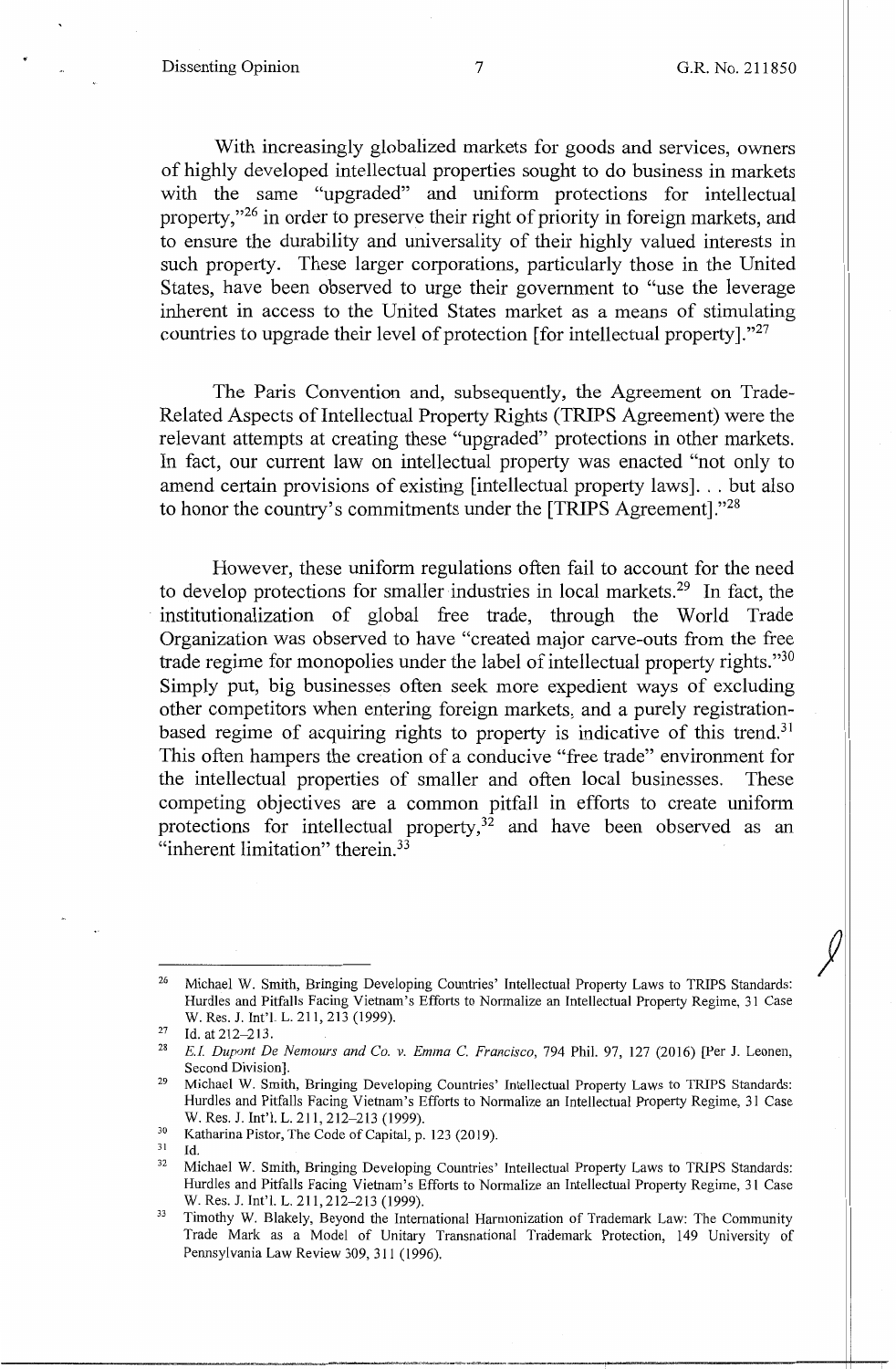*!* 

A perusal of our domestic laws shows there is adequate emphasis on the importance of granting legal protection to actual valuable rights, instead of the value created by prioritized exclusion of prospective competitors.

In our jurisdiction, Republic Act No. 8293 defines a "mark" as "any visible sign capable of distinguishing the goods (trademark) or services (service mark) of an enterprise<sup>[1]</sup><sup>34</sup> This definition was derived from Republic Act No. 166, which previously defined trademarks as follows:

The term "trade-mark" includes any word, name, symbol, emblem, sign or device or any combination *thereof adopted and used by a manufacturer or merchant to identify his goods and distinguish them* from those manufactured, sold or dealt in by others."35 (Emphasis supplied)

Thus, a mark serves the primary purpose of distinguishing one's goods and services from another's. *La Chemise Lacoste, S.A. v. Fernandez*  provides further clarity:

The purpose of the law protecting a trademark cannot be overemphasized. They are *to point out distinctly the origin or ownership*  of the article to which it is affixed, *to secure to him, who has been instrumental in bringing into market a superior article of merchandise, the fruit of his industry and skill,* and *to prevent fraud and imposition.* 

The legislature has enacted *laws to regulate the use of trademarks*  and provide for the protection thereof. Modern trade and commerce demands that depredations on legitimate trade marks [sic] of non-nationals including those who have not shown *prior registration* thereof should not be countenanced. The law against such depredations is *not only for the protection of the owner* of the trademark but also, and *more importantly, for the protection of purchasers* from confusion, mistake, or deception as to the goods they are buying.<sup>36</sup> (Citations omitted, emphasis supplied)

*Mirpuri v. Court of Appeals* also aptly discussed the history behind the development of trademarks as a specific type of property entitled to protection under the law:

A "trademark" is defined under R.A. 166, the Trademark Law, as including "any word, name, symbol, emblem, sign or device or any combination thereof adopted and used by a manufacturer or merchant to identify his goods and distinguish them from those manufactured, sold or dealt in by others." This definition has been simplified in R.A. No. 8293, the Intellectual Property Code of the Philippines, which defines a "trademark" as "any visible sign capable of distinguishing goods." In

<sup>34</sup> Republic Act No. 8293 (1997), Part III, sec. 121.1. 35 Republic Act No. 166 (1947), Chapter XII, sec. 38. 36 *La Chemise Lacoste, S.A. v. Fernandez,* 214 Phil. 332, 355-356 (1984) [Per J. Guttierez, Jr., First Division].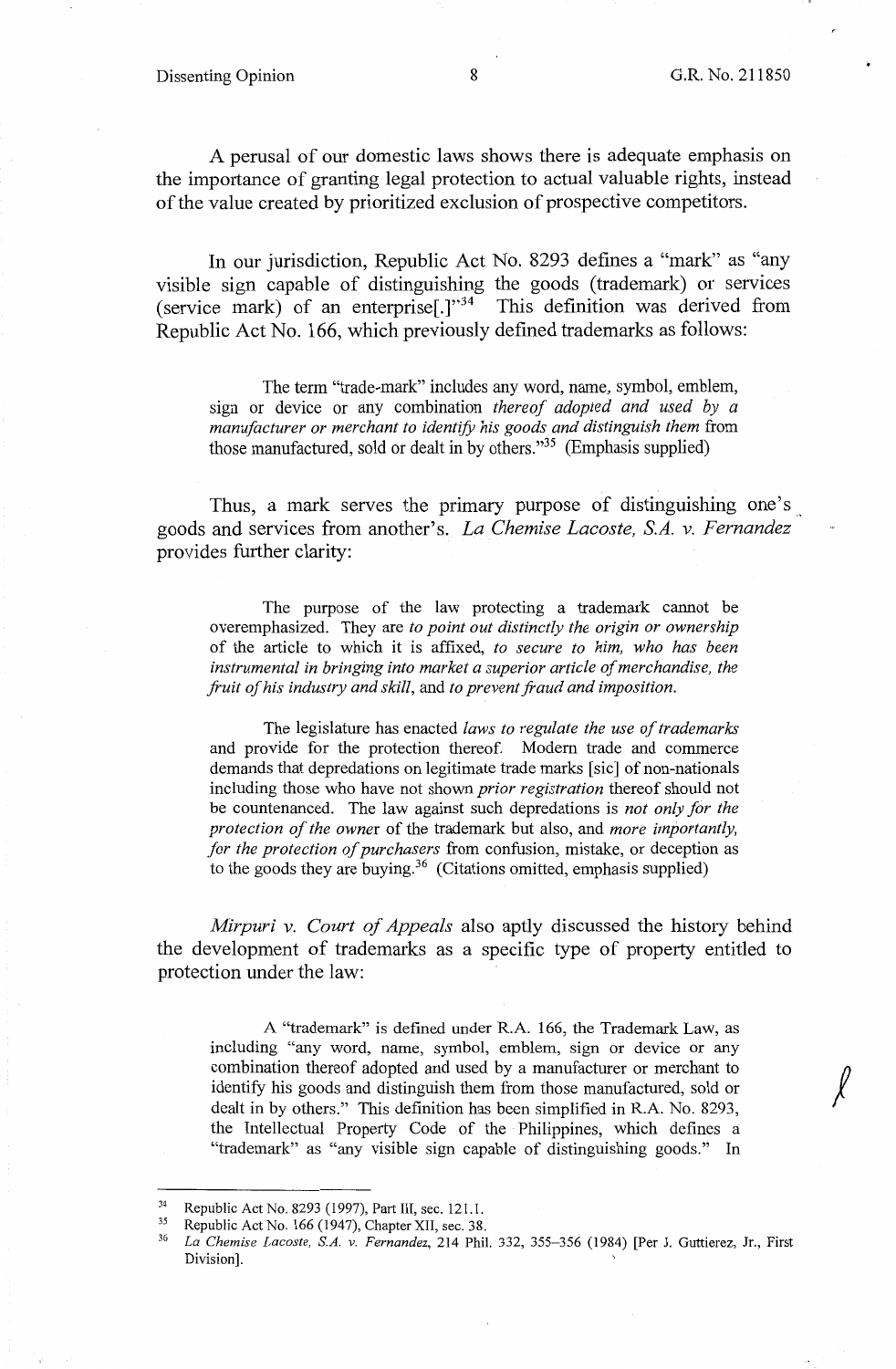Philippine jurisprudence, *the function of a trademark is* to .point out distinctly the origin or ownership of the goods to which it is affixed; *to secure to him, who has been instrumental in bringing into the market a*  superior article of merchandise, the fruit of his industry and skill; to assure the public that they are procuring the genuine article; to prevent fraud and imposition; and to protect the manufacturer against substitution and sale of an inferior and different article as his product.

Modern authorities on trademark law view trademarks as performing *three distinct functions:* (1) they *indicate origin or ownership*  of the articles to which they are attached; (2) they *guarantee* that those articles come up to *a certain standard of quality;* and (3) they *advertise*  the articles they symbolize.

Symbols have been used *to identify the ownership or origin of articles* for several centuries. As early as 5,000 B.C., markings on pottery have been found by archaeologists. Cave drawings in southwestern Europe show bison with symbols on their flanks. Archaeological discoveries of ancient Greek and Roman inscriptions on sculptural works, paintings, vases, precious stones, glassworks, bricks, *etc.* reveal some features which are thought to be marks or symbols. These marks were affixed by the creator or maker of the article, or by public authorities as indicators for the payment of tax, for disclosing state monopoly, or devices for the settlement of accounts between an entrepreneur and his workmen.

In the Middle Ages, the use of many kinds of marks on a variety of goods was commonplace. Fifteenth century England saw the compulsory use of identifying marks in certain trades. There were the baker's mark on bread, bottlemaker's marks, smith's marks, tanner's marks, watermarks on paper, *etc.* Every guild had its own mark and every master belonging to it had a special mark of his own. The marks were not trademarks but police marks compulsorily imposed by the sovereign to let the public know that the goods were not "foreign" goods smuggled into an area where the guild had a monopoly, as well as to aid in tracing defective work or poor craftsmanship to the artisan. For a similar reason, merchants also used merchants' marks. Merchants dealt in goods acquired from many sources and the marks enabled them to identify and reclaim their goods upon recovery after shipwreck or piracy.

*With constant use, the mark acquired popularity and became voluntarily adopted.* It was not intended to create or continue monopoly but to give the customer an index or guarantee of quality. It was in the late 18th century *when the industrial revolution gave rise to mass production and distribution of consumer goods* that *the mark became an important instrumentality of trade and commerce.* By this time, trademarks did not merely identify the goods; they also indicated the goods to be of satisfactory quality, and thereby stimulated further purchases by the consuming public. Eventually, they *came to symbolize the goodwill and business reputation of the owner of the product and*  purchases by the consuming public. Eventually, they *came to symbolize*<br>*the goodwill and business reputation of the owner of the product and*<br>*became a property right protected by law.* The common law developed<br>the doctri the doctrine of trademarks and tradenames "to prevent a person from palming off his goods as another's, from getting another's business or injuring his reputation by unfair means, and, from defrauding the public." Subsequently, England and the United States enacted national legislation on trademarks as part of the law regulating unfair trade. It became the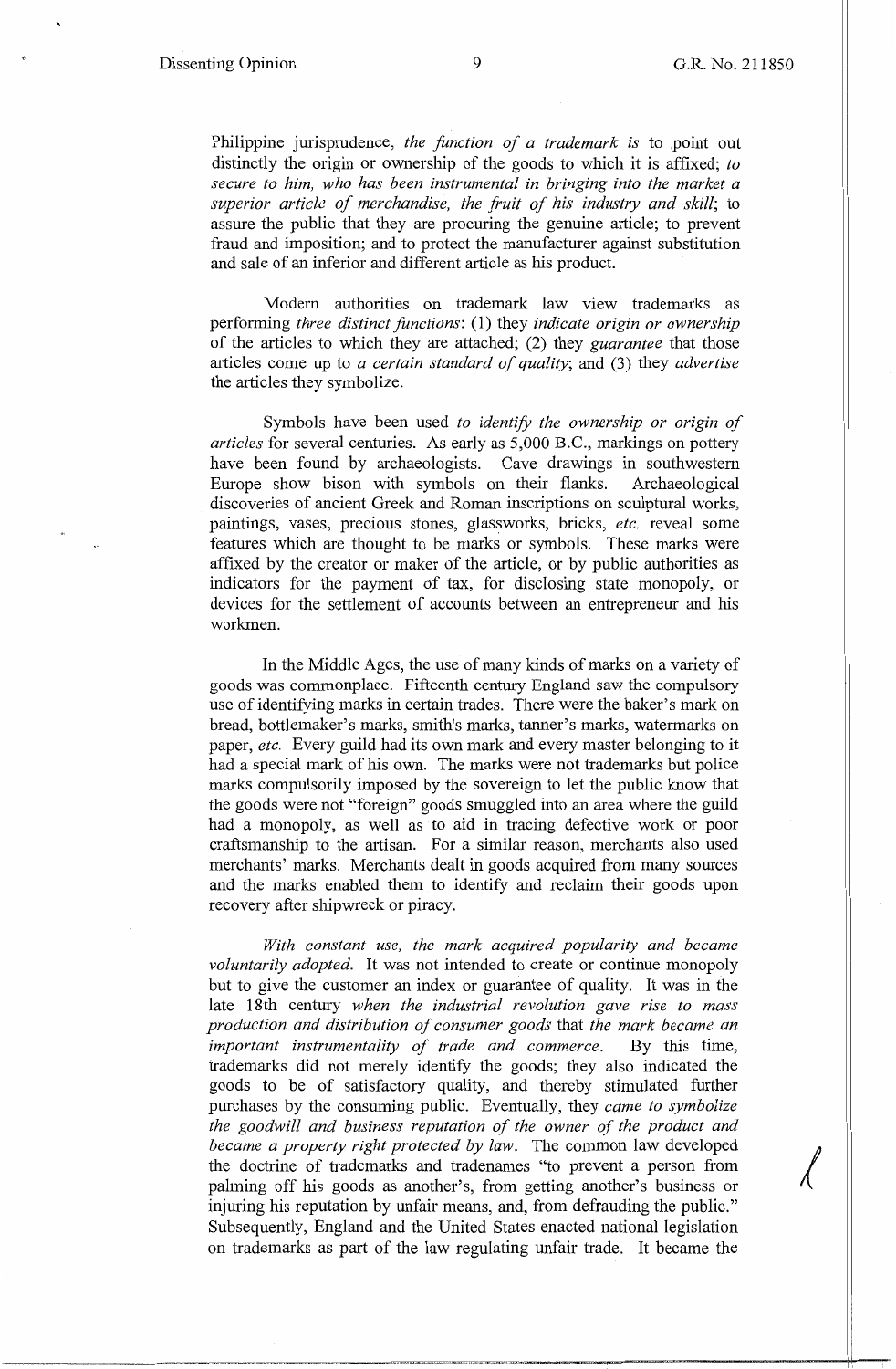*r* 

•

right of the trademark owner to exclude others from the use of his mark, or of a confusingly similar mark where confusion resulted in diversion of trade or financial injury. At the same time, the trademark served as a warning against the imitation or faking of products to prevent the imposition of fraud upon the public.

Today, *the trademark is not merely a symbol of origin and goodwill; it is often the most effective agent for the actual creation and protection of goodwill.* It imprints upon the public mind an anonymous and impersonal guaranty of satisfaction, creating a desire for further satisfaction. In other words, *the mark actually sells the goods.* The mark has become the "silent salesman," the conduit through which direct contact between the trademark owner and the consumer is assured. It has invaded popular culture in ways never anticipated that it has become a more convincing selling point than even the quality of the article to which it refers. In the last half century, *the unparalleled growth of industry and the rapid development of communications technology have enabled trademarks, tradenames and other distinctive signs of a product to penetrate regions where the owner does not actually manufacture or sell the product itself.* Goodwill is no longer confined to the territory of actual market penetration; it extends to zones where the marked article has been fixed in the public mind through advertising. Whether in the print, broadcast or electronic communications medium, particularly on the Internet, advertising has paved the way for growth and expansion of the product by creating and earning a reputation that crosses over borders, virtually turning the whole world into one vast marketplace.<sup>37</sup> (Citations omitted, emphasis supplied)

From the above, it is clear that the law protects the *owner's right to the mark's value,* which is *generated by its actual use in commerce.* Verily, *W Land Holding, Inc. v. Starwood Hotels and Resorts Worldwide, Inc.*  recognized that "[t]he *actual use of the mark* representing the goods or services introduced and transacted in commerce over a period of time *creates that goodwill which the law seeks to protect.*"<sup>38</sup> This is consistent with the essence of marks as intellectual property, being "creations of the human mind<sup>339</sup> that "identify the origin of a product.<sup>340</sup>

In view thereof, actual use in commerce remains crucial in actualizing the registrant's rights over a mark. Particularly, Section 138 of the Intellectual Property Code provides that the certificate of registration is only *prima facie* evidence of the registrant's ownership. The *prima facie* nature of registration is clarified by Sections 124.2 and 145, which provide specific limitations on the rights accorded by registration:

<sup>&</sup>lt;sup>37</sup> Mirpuri v. Court of Appeals, 376 Phil. 628, 645–649 (1999) [Per J. Puno, First Division].<br><sup>38</sup> G.R. No. 222366, December 4, 2017, <http://elibrary.judiciary.gov.ph/thebookshelf/<br>showdocs/1/63689> [Per J. Perlas-Bernab

<sup>&</sup>lt;sup>39</sup> World Intellectual Property Organization, Understanding Industrial Property, p. 5; Available at https://www.wipo.int/edocs/pubdocs/en/wipo\_pub\_895 \_2016.pdf, last accessed on January 27, 2020.

<sup>40</sup> Timothy W. Blakely, Beyond the International Harmonization of Trademark Law: The Community Trade Mark as a Model of Unitary Transnational Trademark Protection, 149 University of Pennsylvania Law Review 309,309 (1996).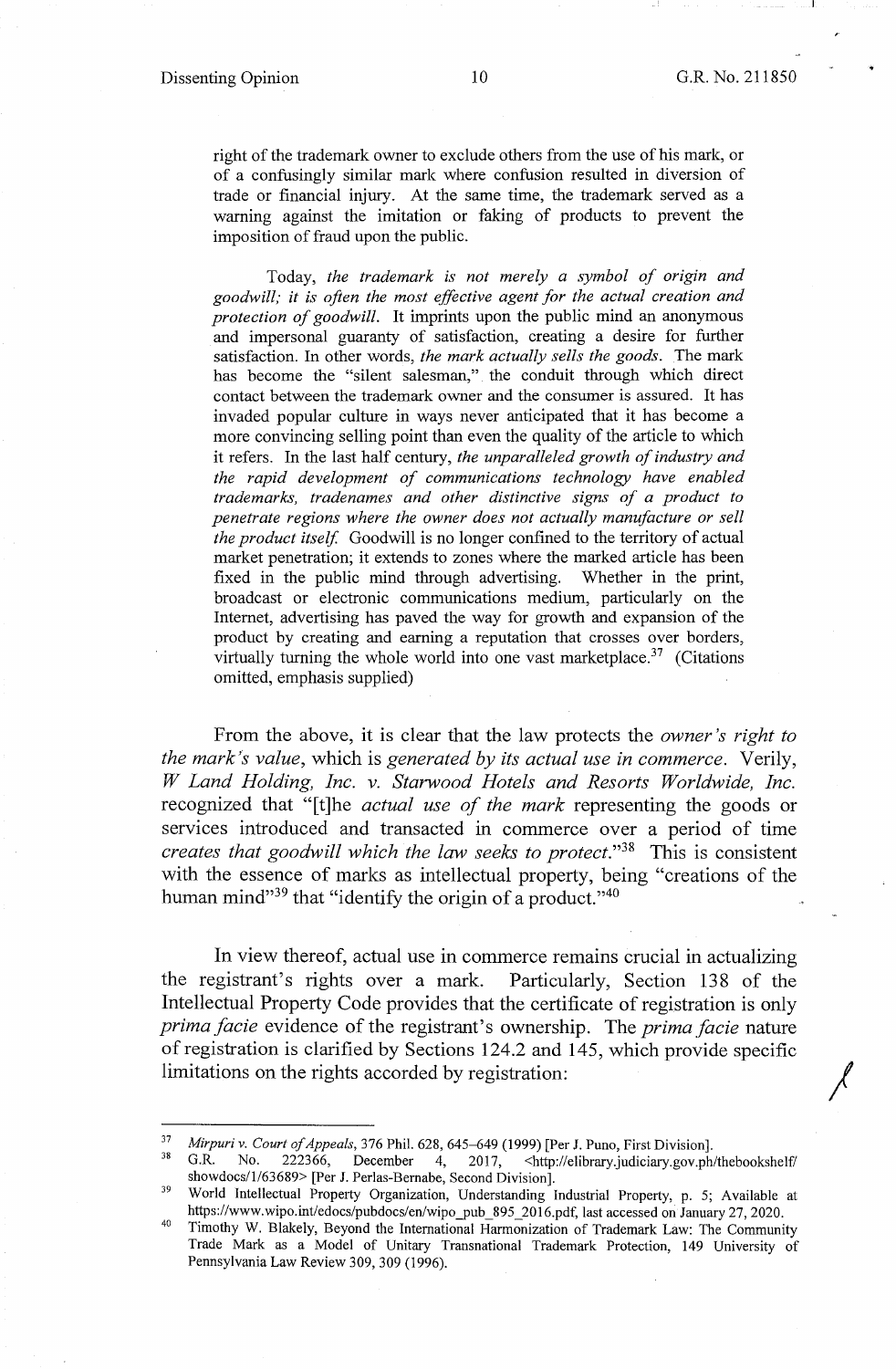124.2. The applicant or the registrant shall *file a declaration of actual use* of the mark with evidence to that effect, as prescribed by the Regulations within three (3) years from the filing date of the application. *Otherwise, the application shall be refused or the mark shall be removed from the Register* by the Director.

Section 145. Duration.  $- A$  certificate of registration shall remain in force for ten (10) years: *Provided, That the registrant shall file a declaration of actual use and evidence to that effect,* or shall show valid reasons based on the existence of obstacles to such use, as prescribed by the Regulations, within one (1) year from the fifth anniversary of the date of the registration of the mark. *Otherwise, the mark shall be removed from the Register* by the Office. (Sec. 12, R.A. No. 166a) (Emphasis supplied)

Requiring the registrant to prove actual use indicates its continued importance, if not in acquiring, then in maintaining rights over trademarks. Moreover, in the context of pharmaceuticals, the intent to actually use a trademark remains a catalyst for creating the valuable interests sought to be protected under law. This interplay between registration and actual use also reflects our domestic laws' inclination toward protecting the developing local market for intellectual property, while at the same time laying the groundwork for the freer movement of goods and services brought about by globalization.

At the very least, prior use should remain a factor in determining who has a better right to the trademark in question for this particular case. As discussed, actual use creates the valuable interest sought to be protected by trademark laws. An unused trademark generates no value for its holder despite its registration with the Intellectual Property Office. Thus, it fails to produce the valuable interest in the property that ought to be protected. Trademarks become valuable through actual use in commerce when they become identifiers of a product's quality and, thus, create market traction for the advertised product. While registration does not create value in a trademark, it operationalizes the acquisition of rights by providing a formal process for proving actual use, and thus, one's acquisition of the full set of rights over the registered mark. It is the actual use of a mark that makes it valuable, and the law should secure such value to the person or entity who created it, and thus, has the right to it.

Having clarified the valuable interest which ought to be protected by trademark laws, it is worth noting that those engaged in the sale and distribution of medicines must comply with specific public health and safety regulations before they may enter the market. Consequently, sellers and distributors of medicines may be deemed to have acquired the right to market their products only upon adequate regulatory compliance. Without such compliance, trademarks on medicines cannot be used and thus cannot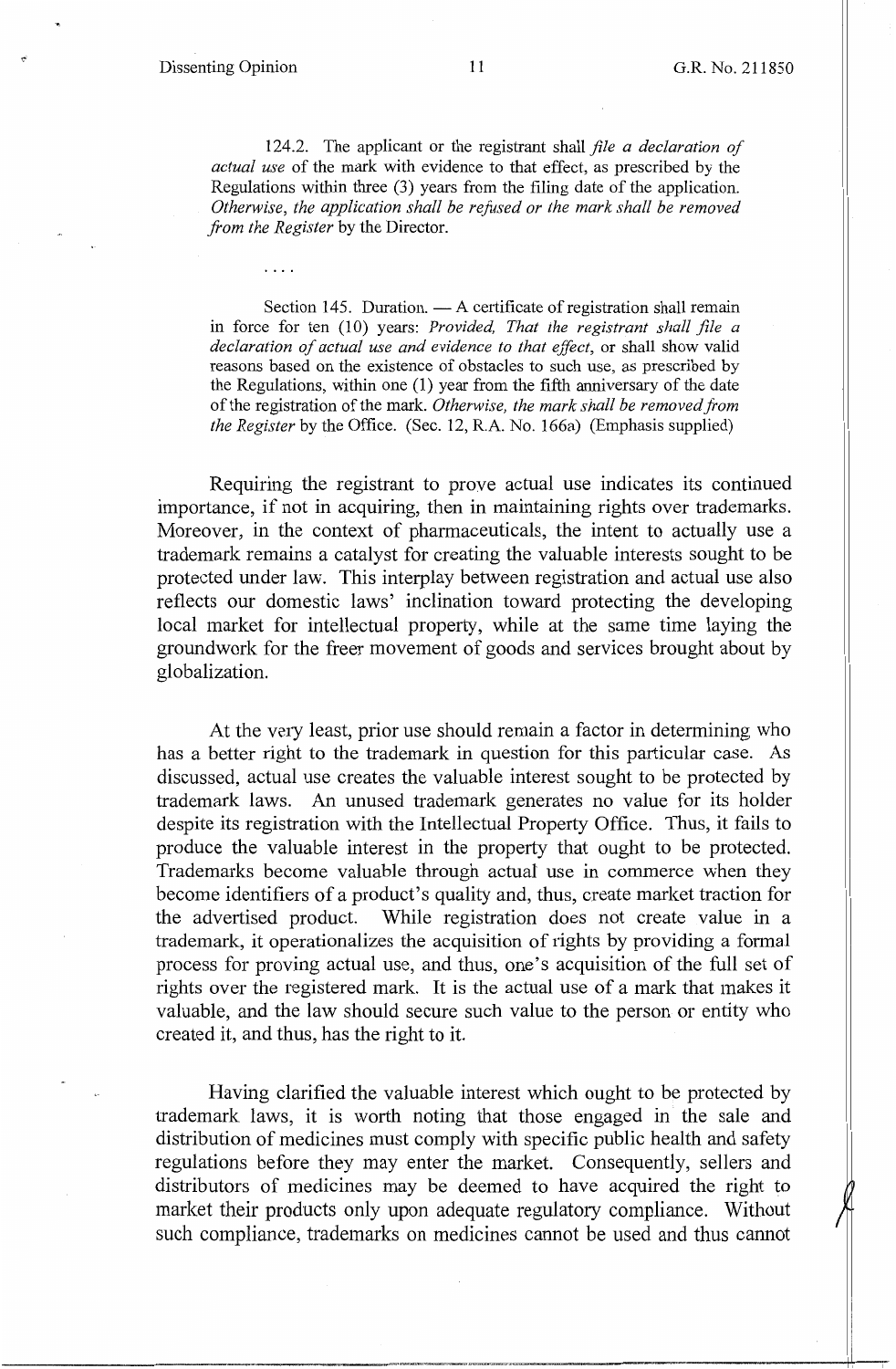### Dissenting Opinion 12 G.R. No. 211850

 $\cdots$  1

*I* 

generate the value sought to be protected by our trademark laws. It is therefore important to also consider the relevant regulations imposed on those engaged in the sale and distribution of medicines and pharmaceutical products.

The competing "ZYNAPS" and "ZYNAPSE" marks are used to market pharmaceutical products, which are regulated by the Food and Drug Administration pursuant to State's policy on the protection of public health.<sup>41</sup> The Food and Drug Authority was created under Republic Act No. . 3720, and subsequently amended by Republic Act No. 9711, which provides:

SECTION 3. It is hereby declared a policy of the State to adopt, support, establish, institutionalize, improve and maintain structures, processes, mechanisms and initiatives that are aimed, directed and designed to: (a) protect and promote the right to health of the Filipino people; and (b) help establish and maintain an effective health products regulatory system and undertake appropriate health manpower development and research, responsive to the country's health needs and problems. Pursuant to this policy, the State must enhance its regulatory capacity and strengthen its capability with regard to the inspection, licensing and monitoring of establishments, and the registration and monitoring of health products.42

While the regulator's guidelines on product registration specify that they were issued independently from the rules on ownership of trademarks,<sup>43</sup> the particular circumstances of this dispute require a harmonious reading of all relevant laws. Pharmaceutical drugs serve a purpose imbued with public interest, which cannot be separated from its commercial importance as a marketable product in the parties' respective businesses. Consequently, a prospective entrant into the pharmaceuticals market will not be allowed to engage in business without first complying with the regulator's requirements. Thus, entities seeking to profit from the sale of pharmaceutical products, and from the growth of the intellectual property attached to their business, are required to follow public safety regulations.

The implementing rules of Republic Act No. 9711 prohibit the "manufacture, importation, exportation, sale, offering for sale, distribution, transfer, non-consumer use, promotion, advertising, or sponsorship of any

<sup>1987</sup> CONST., Art. II, sec. 15.<br><sup>42</sup> Republic Act No. 9711, amending Rep. Act No. 3720.<br><sup>43</sup> The Scope and Coverage of the Guidelines Governing Brand Names of Products for Registration with the Bureau of Food and Drugs provides that "This Department acknowledges that it is not the gatekeeper in the promotion and regulation of brand names which are often times being used as marketing tools, without any connection or relation whatsoever to the safety, efficacy and quality of the products. In issuing this Order, this Department, through [BF AD], hereby reiterates and consistently adopts its mandate and responsibility to only ensure the safety, efficacy and good quality of products applied for registration.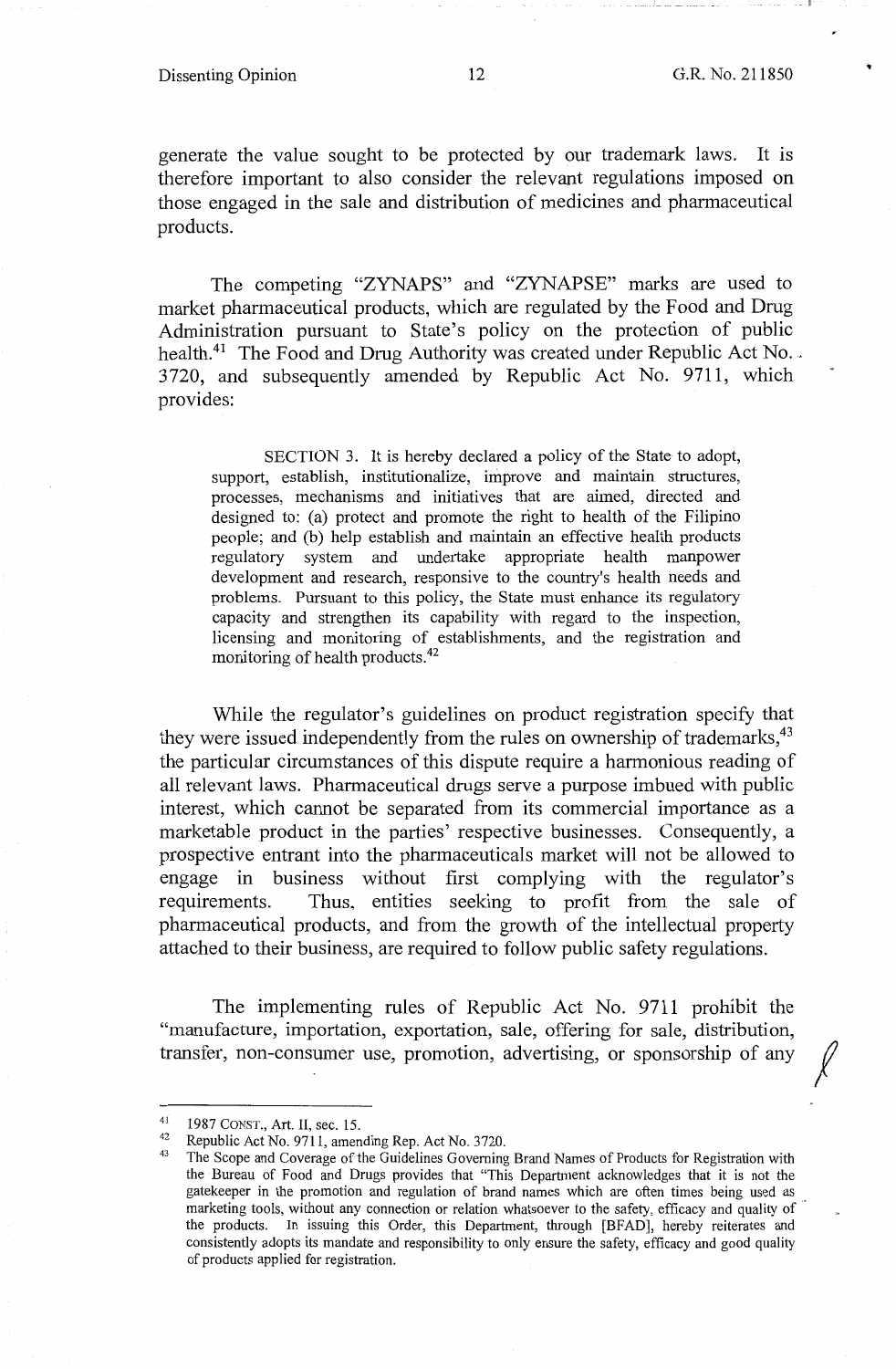health product" without certification from the Food and Drug Authority. "Health products" include, but are not limited to the following:

a. Under the [Center for Cosmetics Research and Regulation], all cosmetic products, household/urban hazardous substances (HUHS), including household/urban pesticides, and toys and childcare articles;

*b. Under the [Center for Drug Regulation and Research], all drugs, including vaccines, biologics, veterinary medicines and animal health products, medical gases, traditional medicine, and herbal medicines;* 

c. Under the CDRRHR, all medical devices, radiation-emitting devices, in-vitro diagnostic device and reagents; refurbished medical devices; equipment or devices used for treating sharps, pathological and infectious waste, water treatment devices/systems; and other health-related devices as determined by the FDA; and

d. Under the CFRR, all processed food products, food supplements, raw materials, ingredients and additives for food.

Further inclusion of health products in the list shall be guided by RA 9711 on the definition of health products.44 (Emphasis supplied)

As such, all entities engaged in the health products business are required to procure a License to Operate from the Food and Drug Administration, together with the applicable product market authorizations, such as the Certificate of Product Registration and the Certificate of Product Notification.45

The issuance of a License to Operate requires the submission of the following requirements:

1. The requirements for applying for [License to Operate] shall be as follows:

A. Initial LTO

1) Accomplished e-Application Form with Declaration of Undertaking;

2) Proof of Business Name Registration;

3) Proof of Income (Latest Audited Financial Statement with Balance Sheet); and

4) Payment of Fees.

B. Renewal ofLTO

1) Accomplished e-Application Form with Declaration of Undertaking; and

2) Payment of Fees.

C. Variation

Department of Health Administrative Order No. 0017-20, Re: Revised Guidelines on the Unified Licensing Requirements and Procedures of the Food and Drug Administration (May 8, 2020), Part III, par.  $l(a)$  to  $(d)$ .<br><sup>45</sup> Id. Part V, par. 1.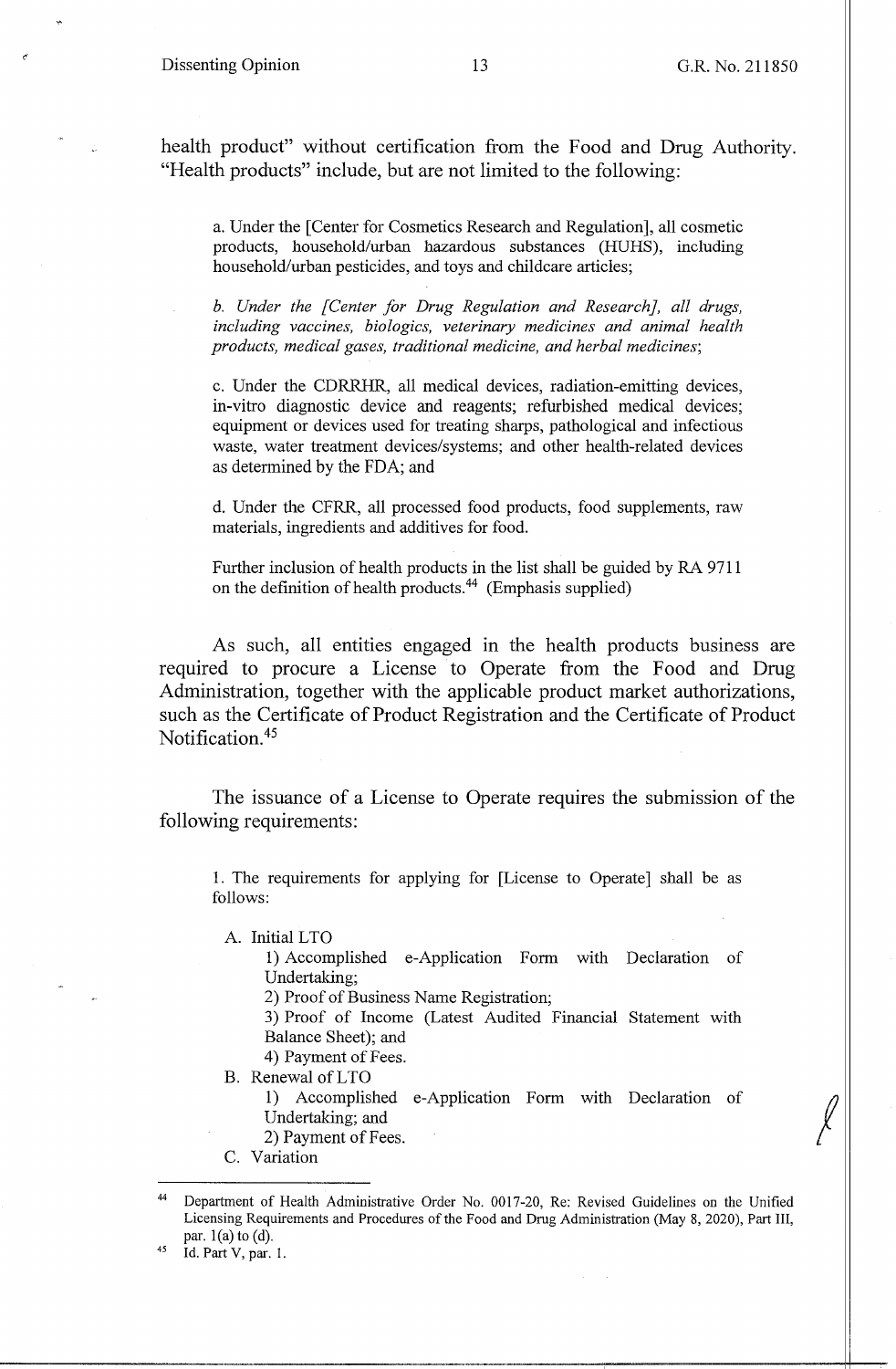-;.

*!* 

1) Accomplished e-Application Form with Declaration of Undertaking;

2) Documentary requirements depending on the variation or circumstances of the establishment or the product as shown in Annex C of this Order; and

3) Payment of Fees.

D. For manufacturers and for establishments applying for LTO or for major variations, as applicable, the following documents shall be presented to the FDA inspector for examination or review, when required:

1) Risk Management Plan (RMP), which shall be required for medium and large food manufacturers, and all drug, cosmetics, HUHS, including household/mban pesticides (HUP) and toys and childcare articles (TCCA), medical device manufacturers, traders, and distributors (importer, exporter and/or wholesaler), among others.

2. Site Master File (SMF), which shall be required for applicants applying for LTO as manufacturers of drugs (CDRR), cosmetic, household/urban hazardous substances, including household/urban pesticides and toys and childcare articles, (CCRR), medical device manufacturers (CDRRHR), and large and medium food manufacturers (CFRR), among others.<sup>46</sup>

The rules then provide that applications for licenses will be evaluated by the Food and Drug Administration to determine the applicant's technical capacity to undertake the business applied for. Only those entities with a valid License to Operate may apply for a Certificate of Product Registration, which is "the certificate issued to a licensed manufacturer/trader/. importer/distributor for the purpose of marketing or free distribution of a product after evaluation for safety, efficacy and quality."<sup>47</sup> A separate opinion discussed the technical procedure for the issuance of a Certificate of Product Registration for the sale and distribution of medicines:

Considering the highly technical nature of the registration and certification process, the Food and Drug Administration is further subdivided into four (4) research centers: first, the Center for Drug Regulation and Research; second, the Center for Food Regulation and Research; third, the Center for Cosmetic Regulation and Research; and fourth, the Center for Device Regulation, Radiation Health and Research.

Prior to the issuance of a Certificate of Product Registration of an established drug, the Center for Drug Regulation and Research must first review the technical specifications of the drug, in particular:

- 1. Application Letter
- 2. Valid License to Operate of manufacturer/trader/ distributor/importer/exporter/wholesaler
- 3. Certificate of Brand Name Clearance

<sup>&</sup>lt;sup>46</sup> Department of Health Administrative Order No. 0017-20, Chapter IV(1).<br><sup>47</sup> Part IV, par. 2. Administrative Order No. 2005, 0016 (General Beliau

Part IV, par. 2, Administrative Order No. 2005-0016 (General Policies and Guidelines Governing Brand Names of Products for Registration with the Bureau of Food and Drugs).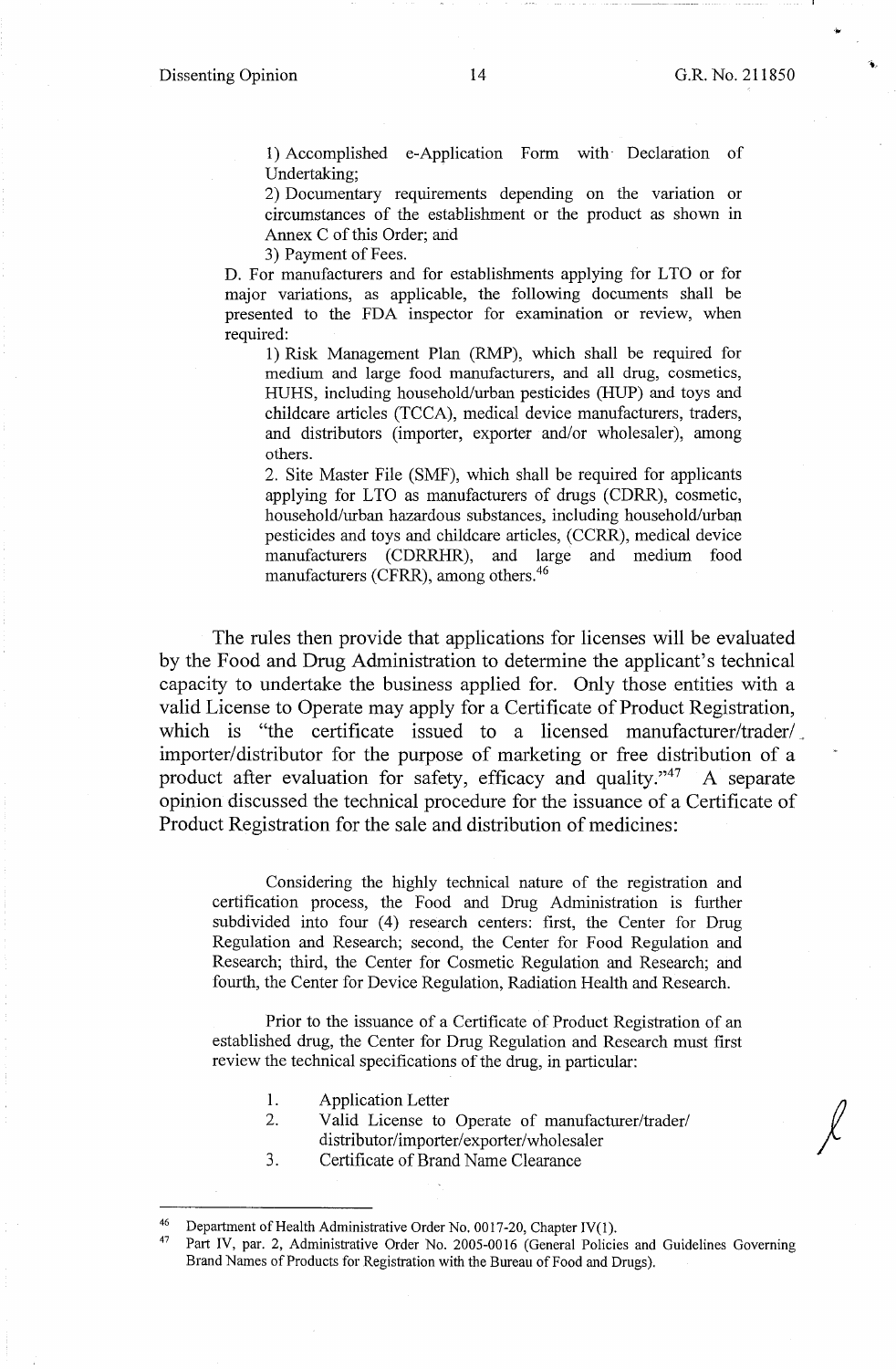~ '' li *j* 

- 4. Agreement between Manufacturer and Trader or Distributor-Importer/Exporter
- 5. General Information product's proprietary or brand name, official chemical name(s) and generic name(s) of active ingredient(s), molecular or chemical formula and structure, amount of active ingredient per unit dose, pharmaceutical form of the drug, indication, recommended dosage, frequency of administration, route and mode of administration, contraindication, warnings and precautions

## 6. Unit dose and batch formulation

Must be in full compliance with the latest official monograph (United States Pharmacopeia, British Pharmacopeia, Japanese Pharmacopeia, European Pharmacopeia, International Pharmacopeia); name and edition of the reference may be cited in lieu of submitting a detailed list of limits and tests; when an alternative procedure or limit is used, it shall be equal to or more stringent than the official requirement

• For non-official or unofficial substances, separate 1 ist of technical specifications of each ingredient must include the ff:

o Name of substance

o detailed information on physical and chemical properties

- o ID tests
- o Purity tests
- o Assay
- 7. Technical/Quality Specifications of all Raw Materials including Packaging Materials
- 8. Certificate of Analysis of Active Ingredient(s)
- 9. Technical Specifications of the Finished Product
	- a) The appearance of the product (colour, shape dimensions, odour, distinguishing features, etc.)

b) Identification of the active ingredient(s) (must include the specific identity test for the active moiety)

c) Quantitative determination of active ingredient(s) *(i.e.,* Assay)

d) Test of impurities

e) The appropriate tests concerning the pharmaceutical properties of the dosage form *(e.g.,* pH, content uniformity, dissolution rate, disintegration, etc.)

f) Tests for safety, sterility, pyrogens, histamine, abnormal toxicity, etc. where applicable

g) Technical properties of containers

h) For drug preparations which are subject of an official monograph, the technical/quality specifications of the finished product as stated in the monograph shall be complied with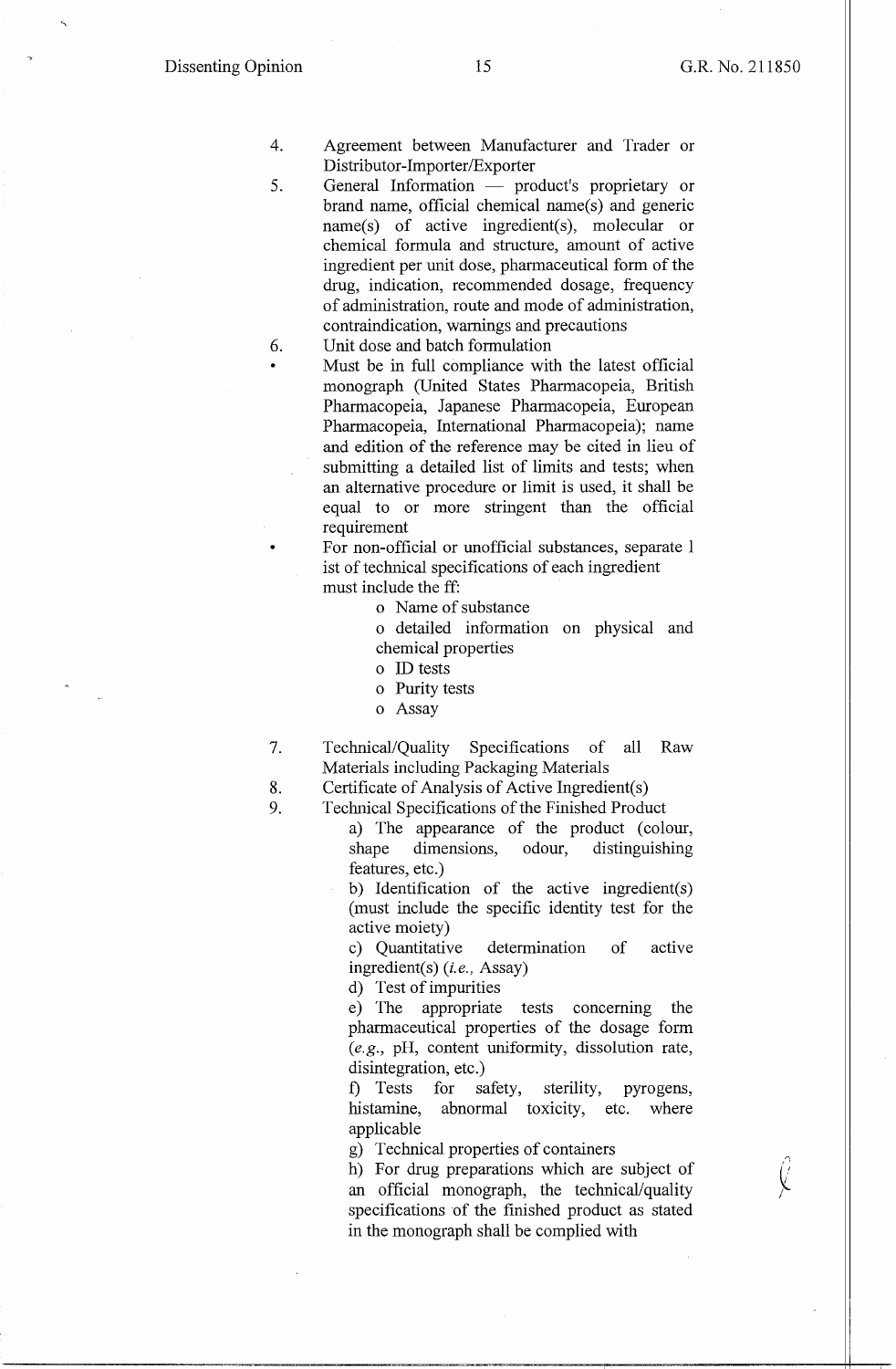*I* 

- 10. Certificate of Analysis of the Finished Product
- 11. Pull description of the methods used, the facilities and controls in the manufacture, processing and packaging of the finished product
- 12. Details of the assay and other test procedures of finished product including data analysis
- 13. Detailed report of stability studies to justify claimed shelf-life
- 14. Labeling materials
- 15. Representative sample
- 16. For imported products: Duly authenticated Certificate of Free Sale from the country of origin, and Duly authenticated government certificate attesting to the registration status of the manufacturer.

New drugs, on the other hand, require a longer review process before the issuance of a Certificate of Product Registration. The Center for Drug Regulation and Research must first review the following requirements and conduct a series of scientific tests before the issuance of a certification:

- 1. All requirements for Established Drugs as stated above
- 2. Certificate of the Medical Director
- 3. Reference Standard and its corresponding Certificate of Analysis
- 4. Pre-clinical Data

Before initial human studies are pennitted, the full spectrum of pharmacologic properties of the new drug must be extensively investigated in animals. Animal researches are done to provide evidence that the drug has sufficient efficacy and safety to warrant testing in man.

a) Pharmacodynamics

- to identify the primary action of the drug as distinguished from the description of its resultant effects.

- to delineate the details of the chemical interaction between drug and cell or specific receptor site(s), and

- to characterize the full sequence of drug action and effects.

i. Pharmacologic effects  $-$  properties relevant to the proposed indication and other effects. Pharmacodynamic data shall demonstrate the primary pharmacologic effect of the drug leading to its development for the intended use(s) or indication(s). It shall also show the particular tissue (s)/organ(s) affected by the drug and any other effect it produces on the various systems of the body.

ii. Mechanism of action including structure-activity relationship (SAR)

b) Pharmacokinetics

Pharmacokinetic data form the basis for prediction of therapeutic doses and suitable dosage regimen.

These data shall demonstrate the following: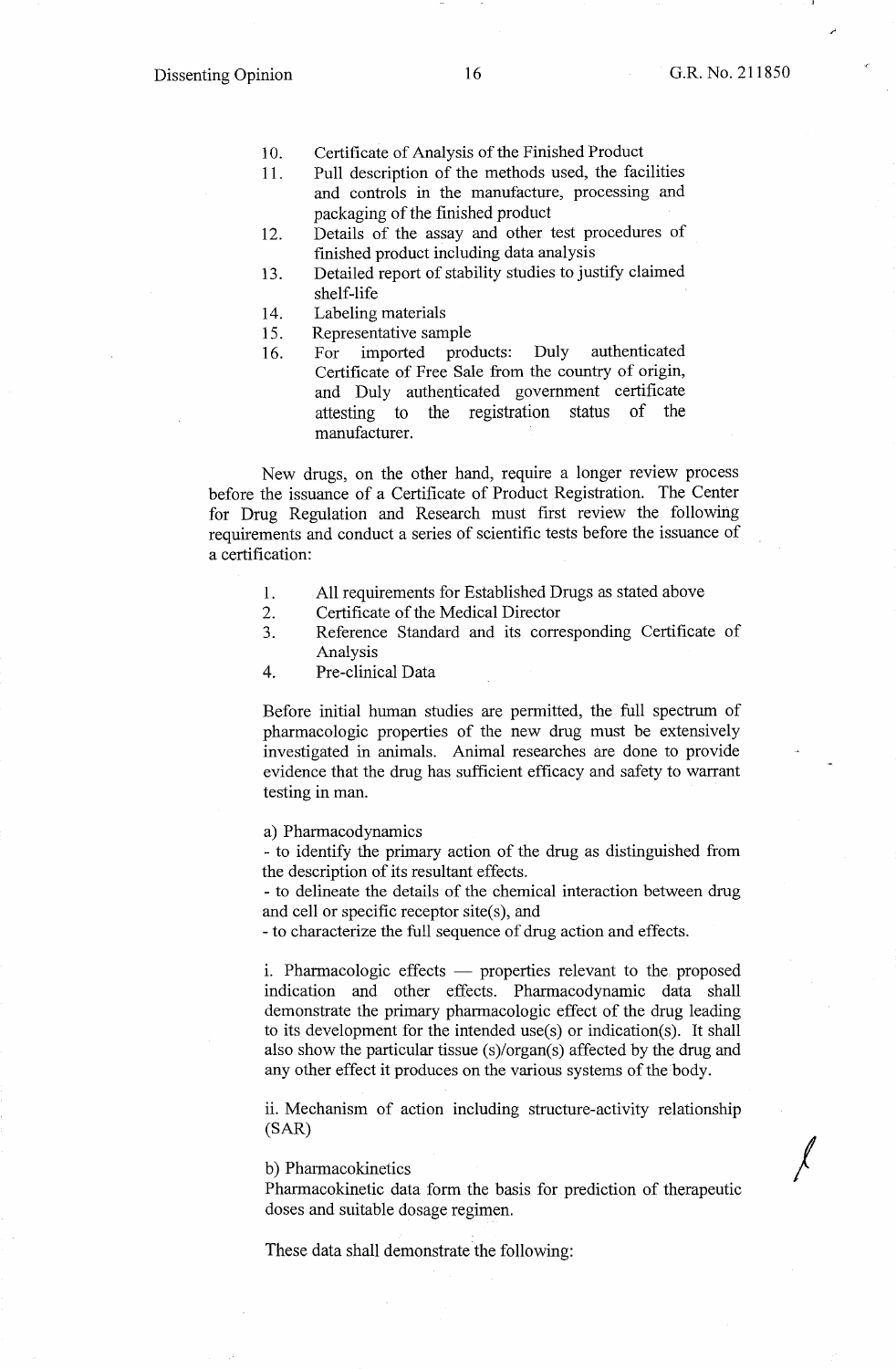i. the rate and extent of absorption of the drug using the intended route of administration;

ii. the distribution pattern including a determination of the tissues or organs where the drug and its metabolites are concentrated immediately after administration and the time course of their loss from this *[sic}* sites;

iii. the metabolic pathway of the drug or its biotransformation and the biological metabolites;

iv. the route of excretion of the drug and its principal metabolites and the amount of unchanged substance and metabolites for each route of excretion;

v. the drug's half-life or the rate that it is eliminated from the blood, plasma or serum.

c) Toxicity data

i. Acute Toxicity

Acute toxicity data shall show the median lethal dose of a drug.

Ideally, the study shall be carried out in at least two (2) species of animals, one (1) rodent and the other non-rodent, using 5 dose levels with the appropriate number of test animals.

ii. Subchronic Toxicity

Subchronic toxicity studies are carried out using repeated daily exposure to the drug over a period of 21-90 days with the purpose of studying the toxic effects on target organs, the reversibility of the effects and the relationship of blood and tissue levels on the test animals.

iii. Chronic Toxicity

Chronic toxicity studies constitute important steps in the analysis of a chemical. The entire lifetime exposure of an individual or animal to the environment or chemical is an on-going process which neither acute nor subchronic toxicity study can provide. The effect on animals when small doses of the drug are given over a long period of time may not be the same as when large doses are given over a short period.

iv. Special Toxicity Studies

v. *[sic]* 

a. Reproduction Tests

1. Multigeneration reproduction study provides information on the fertility and pregnancy in parent animals and subsequent generations. The effects of a potentially toxic substance could be determined by the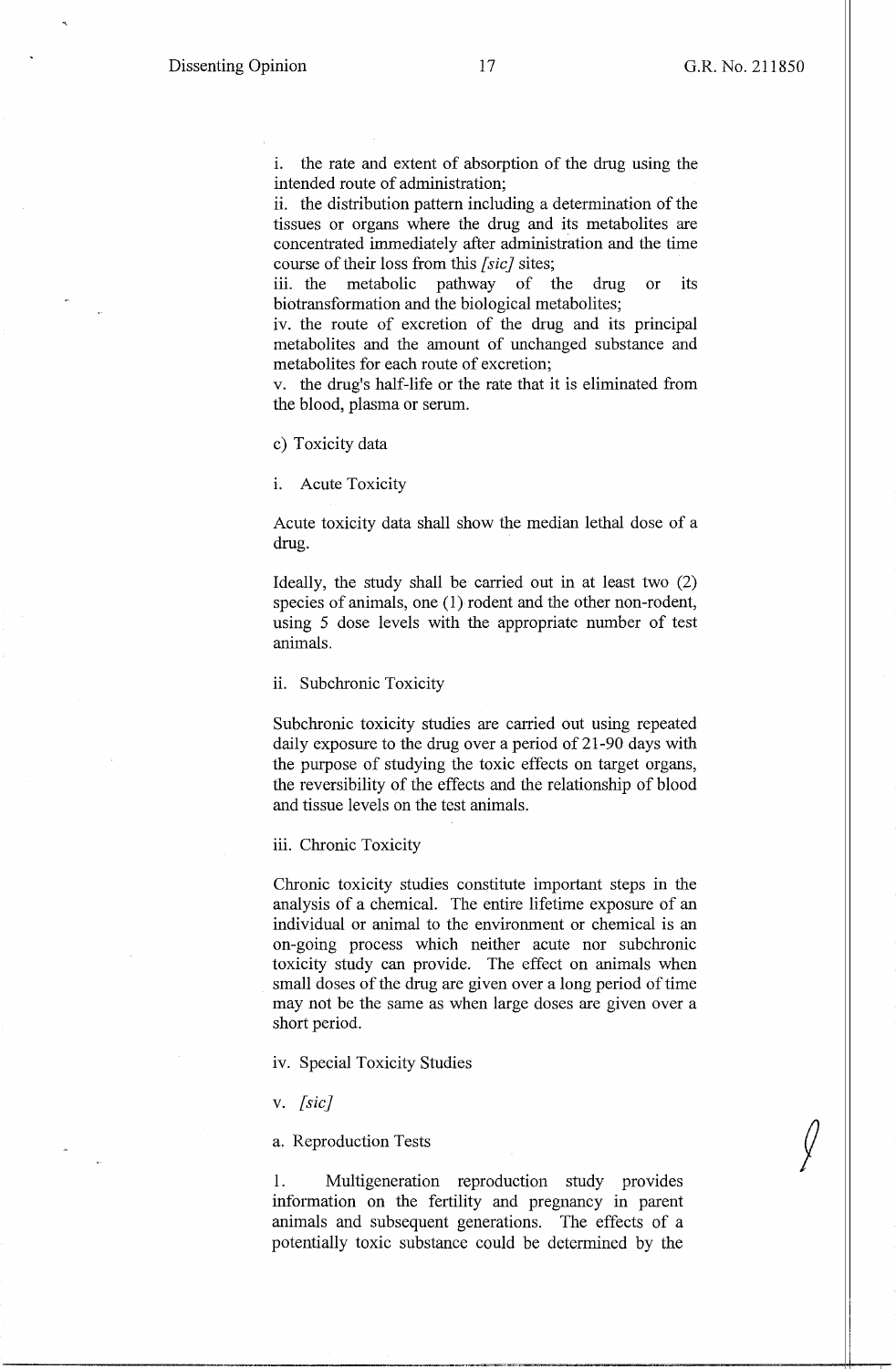$\sqrt{ }$ 

reproductive performance through successive generations such as adverse effects on the formation of gametes and on fertilization and to detect gross genetic mutations which may lead to fetal death, fetal abnormalities or inadequate development or abnormal reproductive capacity in the Fl generation. This study can also reveal adverse drug effects that occur during pregnancy or during lactation.

2. Teratologic study determines the effect of a chemical on the embryonic and fetal viability and development when administered to the pregnant female rodent (rat) or nonrodent (beagle dog or monkey) during the period of organogenesis.

3. Peri-natal and post-natal study determines the effects of drugs or chemical given to the pregnant animal in the final one-third of gestation and continued throughout lactation to weaning of pups.

#### b. Carcinogenicity

Carcinogenicity tests in animals are required when the drug is likely to be given to humans continuously or in frequent short course periods to determine whether chronic administration can cause tumors in animals. Mice and rats are the rodents of choice while dogs or monkeys are preferred non-rodents. These tests may be designed to be incorporated in the protocol for chronic toxicity studies wherein the animals are exposed to the drug after weaning and continued for a minimum of two years. At least 3 dose levels are used with the highest dose approximating the maximal tolerated dose and the route should be similar to that anticipated in man. Repeated expert observation, palpation and thorough examinations of animals for any lumps or masses are essential. All animals must be thoroughly autopsied and histological examination of all organs should be carried out.

#### c. Mutagenicity

Mutagenicity tests have the primary objective of determining whether a chemical has the potential to cause genetic damage in humans. Animal model systems, both mammalian and non-mammalian together with microbial systems which may approximate human susceptibility, are used in these tests.

### 5. Clinical Data

a) Certification of an independent institution review board of approval of clinical protocol and monitoring of clinical trial b) Clinical Investigation Data

1. Phase I Clinical Drug Trial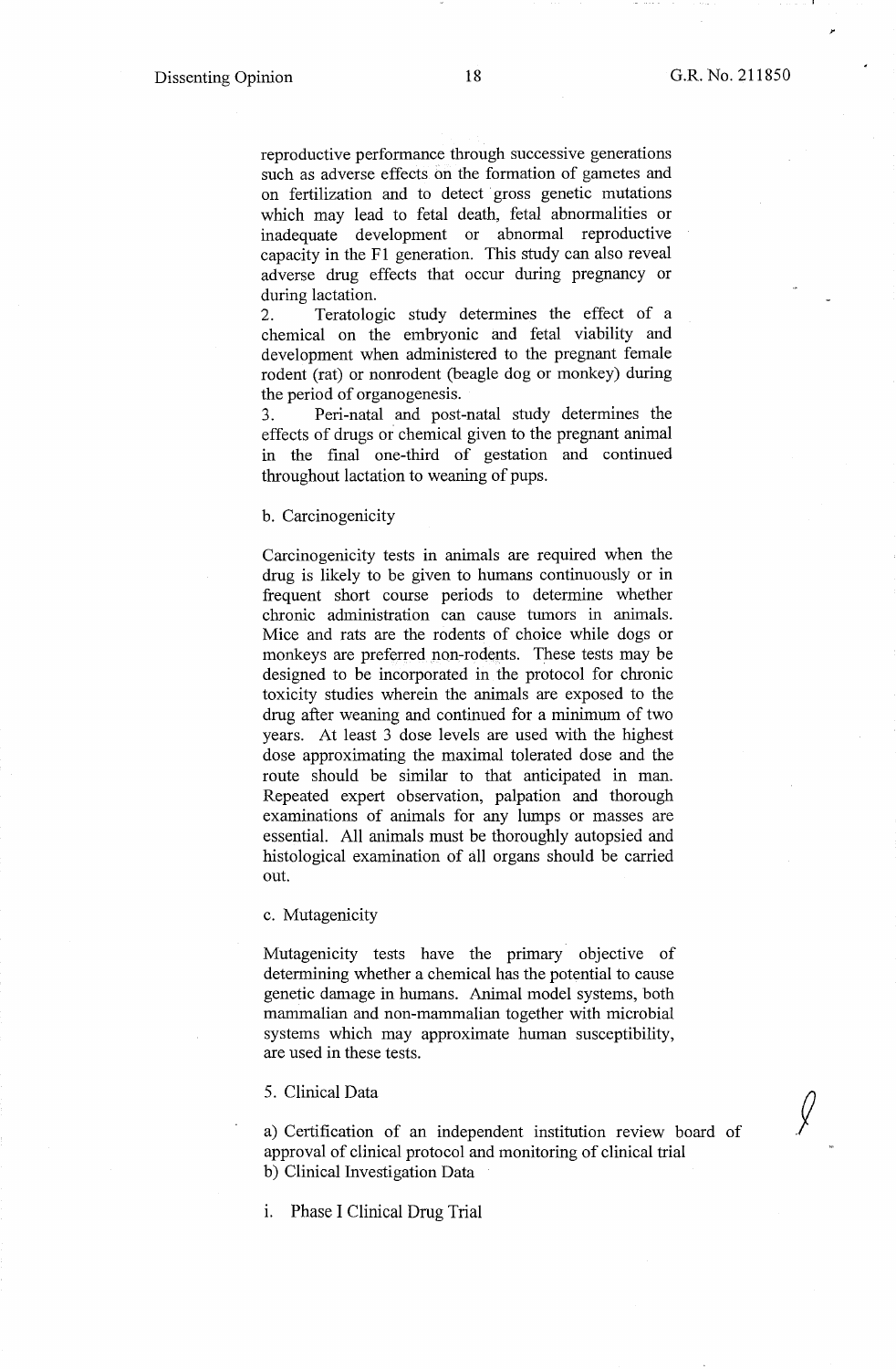$\chi$ 

Phase I Clinical Drug Trial consists of initial testing of the study drug in humans, usually in normal volunteers but occasionally in actual patients. The number of subjects is small (N=15 to [30]). Safety evaluations are the primary objectives and attempt is made to establish the approximate levels of patient tolerance for acute and multiple dosing. Basic data on rates of absorption, degree of toxicity to organs (heart, kidney, liver, hematopoietic, muscular, nervous, vascular) and other tissue, metabolism data, drug concentrations in serum or blood and excretion patterns are also obtained. Subjects shall be carefully screened. Careful monitoring for adverse or untoward effects and intensive clinical laboratory tests are required. This study shall be conducted by an approved or accredited Clinical Pharmacologist. A written informed consent of subject is necessary.

### ii. Phase II Clinical Drug Trial

Phase I Clinical Drug Trials are initial studies designed to evaluate efficacy of the study drug in a small number of selected populations or patient for whom the drug is intended which may be open label or single or double blind. Blood levels at various intervals, adverse experiences, and additional Phase I data may be obtained. Small doses are gradually increased until the minimal effective dose is found. All reactions of the subjects are carefully recorded. Preliminary estimates of the dosage, efficacy and safety in man are made. The second part of Phase II consists of pivotal well controlled studied that usually represent the most rigorous demonstrations of a drug efficacy. Relative safety information is also determined in Phase II studies. A larger number of patients are emolled into the second part (N=60 to 200 subjects). Phase II studies are conducted by accredited Clinical Pharmacologists. Phase II second part studies may be conducted by well qualified practitioners or clinicians who are familiar with the conditions to be treated, the drug used in these conditions to be treated, the drug used in these conditions and the methods of their evaluation. A written informed consent of patients-participants is needed.

### iii. Phase III Clinical Drug Trial

Phase III clinical drug trials are studies conducted in patient populations for which the drug is eventually intended. These studies generate data on both safety and efficacy in relatively large numbers of patients under normal use conditions in both controlled and uncontrolled studies. The number of patients required vary *[sic]* (1,000 to 10,000). These studies provide much of the information that is needed for the package insert and labelling of the drug. This phase may be conducted as a multicentric trial among accredited clinicians. The informed consent of participating subject is preferably in written form.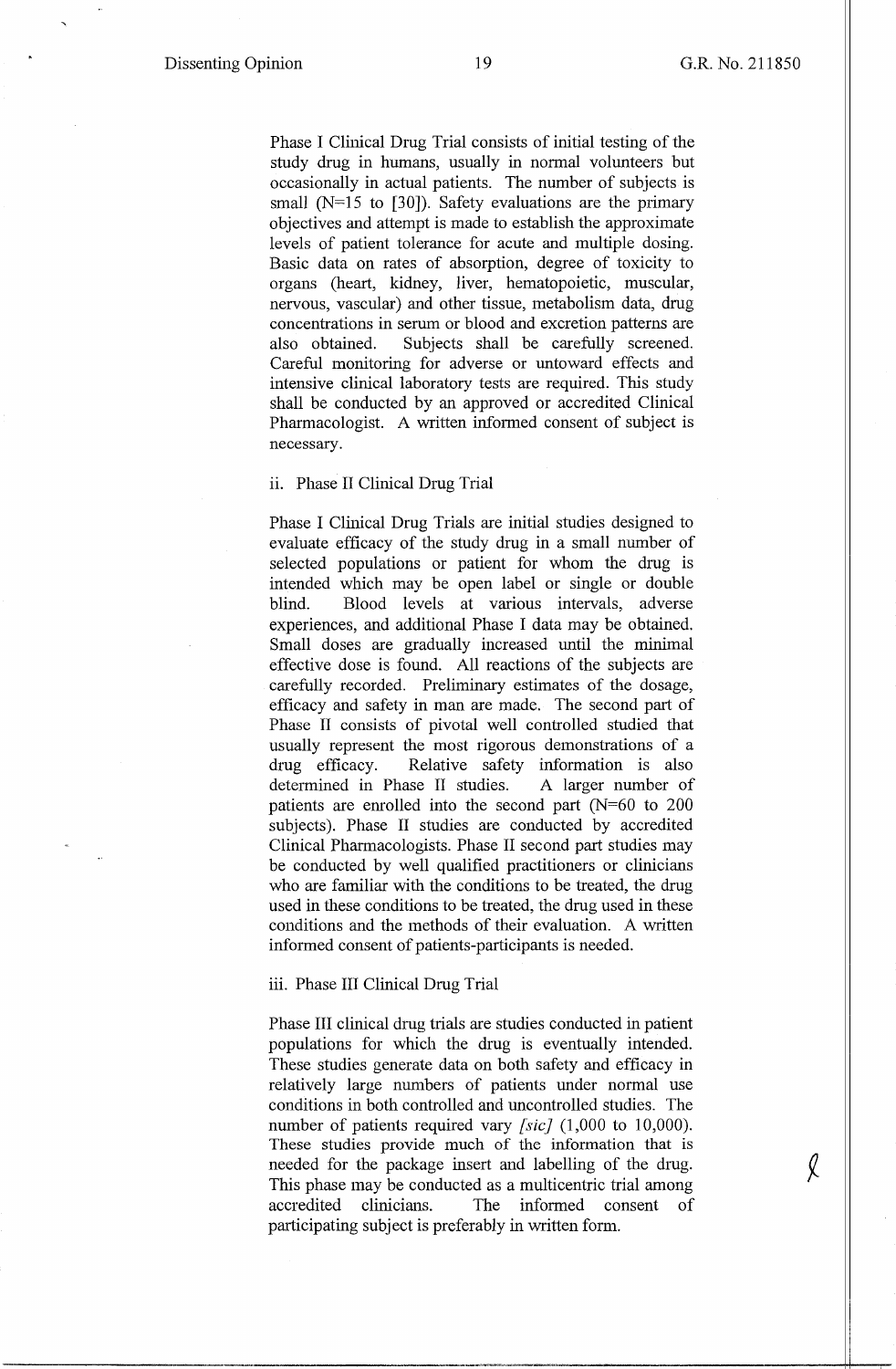iv. Biovailability

Bioavailability studies are conducted to determine the rate and extent to which the active substance or therapeutic moiety is absorbed from a pharmaceutical form and becomes available at the site of action.

c) Name of investigator(s) and curriculum vitae

d) Name(s) of center/institution wherein the clinical investigation was undertaken

e) Protocol for local clinical trial<sup>48</sup> (Emphasis in the original)

The foregoing illustrates the necessary care involved in determining a prospective market entrant's ability to supply safe medicines to the public. In view of the importance of actual use in creating the valuable interest sought to be protected by trademark laws, compliance with the Food and Drug Administration's regulatory requirements is a necessary prerequisite to avail of such legal protections. Thus, adequate regulatory compliance with the Food and Drug Administration's requirements should be read as part of. the "good faith" required of those seeking to register their pharmaceutical trademarks with the Intellectual Property Office.

## III

From a commercial perspective, the **TRIPS** Agreement states that a mark's registration may be made dependent on use, but the absence of prior use shall not prevent registration.<sup>49</sup> Republic Act No. 8293, Section 122 reiterates this principle, as follows:

SECTION 122. How Marks are Acquired. — The rights in a mark shall be acquired through registration *made validly in accordance with the provisions of this law.* (Emphasis supplied)

Thus, local rules provide that rights in a mark may be acquired by registration, but such registration must conform to the law's relevant provisions on trademark ownership. When read in the context of trademarks used on medicines, prior-registration accords certain rights to the prior registrant, but should not be understood to conclusively grant ownership over the registered mark. Relevant regulatory considerations, together with the nature of the intellectual property sought to be legally protected, should also be taken into account when determining the property rights thereto.

<sup>48</sup> J. Leonen, Separate Concurring Opinion, *Alliance for the Family Foundation, Philippines, Inc. v. Garin, 809 Phil. 897, 937–944 (2017), [Per J. Mendoza, Special Second Division].* TRIPS Agreement, sec. 2, Article 15(3).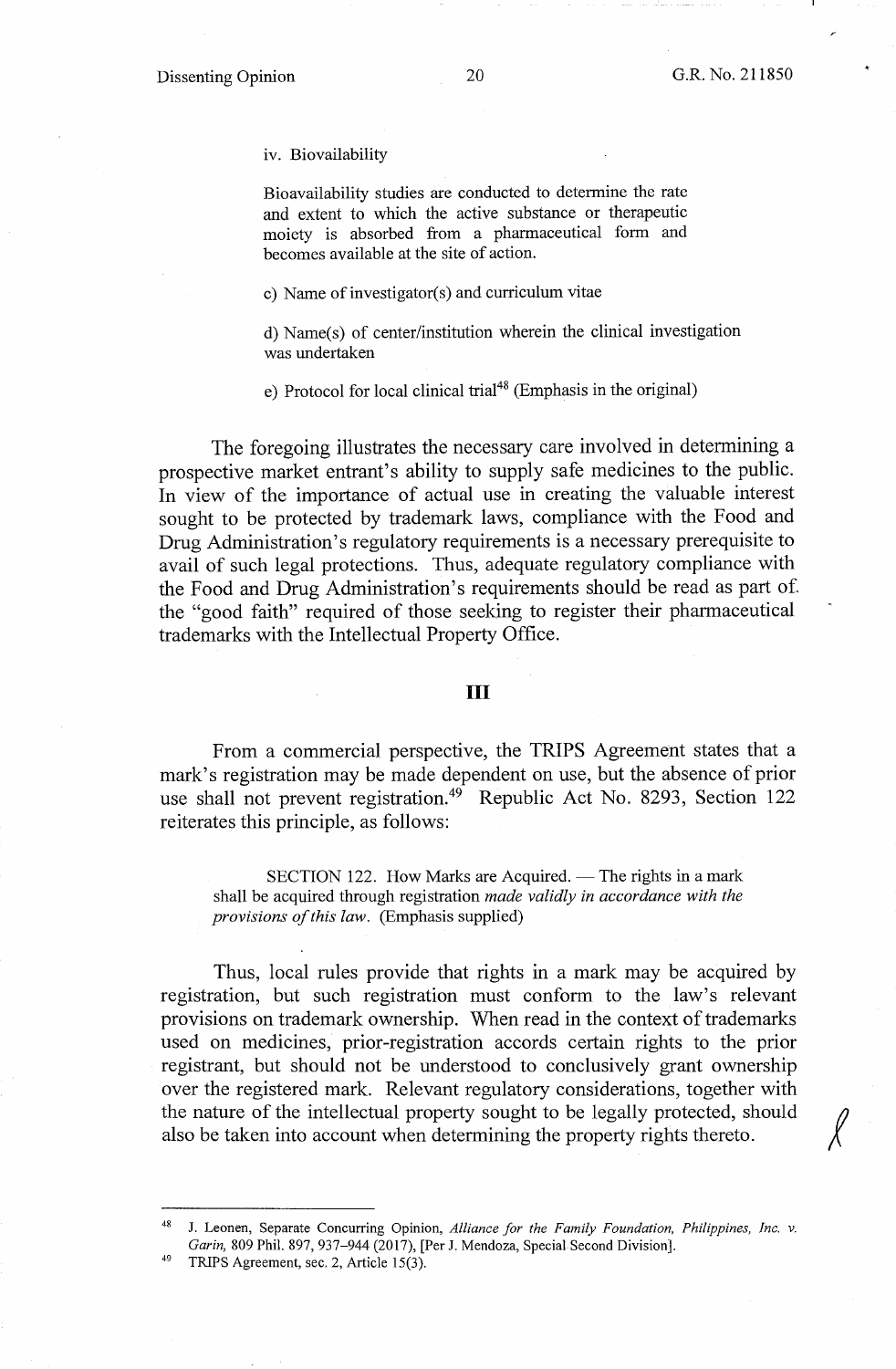While the majority comprehensively discusses the omissions made in transitioning from the old Trademark Law to the Intellectual Property Code, there is no explicit language granting conclusive ownership to the prior registrant of a trademark. Conversely, such language exists in previous versions of the law, which, barring an express repeal or irreconcilable inconsistency, should be read in consonance with the law's current provisions. If the legislative intent were to conclusively grant ownership to the prior registrant, the text of the law would have reflected it in unequivocal terms.

Proceeding from the discussion above, the majority's interpretation of Republic Act No. 8293 's provisions should be reassessed. Particularly, the inherent limitations of deriving legislative intent from the deliberations of the framers 50 has been aptly discussed by this Court in *Civil Liberties Union v. Executive Secretary:* 

While it is permissible in this jurisdiction to *consult the debates and proceedings of the constitutional convention* in order to arrive at the reason and purpose of the resulting Constitution, resort thereto may be had *only when other guides fail as said proceedings are powerless to vary the terms of the Constitution when the meaning is clear.* Debates in the constitutional convention "are of value as showing the views of the individual members, and as indicating the reasons for their votes, but *they give us no light as to the views of the large majority who did not talk, much less of the mass of our fellow citizens whose votes at the polls gave that instrument the force of fundamental law.* We think it *safer to construe the constitution from what appears upon its face."* The proper interpretation therefore depends more on how it was understood by the people adopting it than in the framer's understanding thereof.<sup>51</sup> (Citations omitted, emphasis supplied)

The records of legislative deliberations are inherently limited to the opinions of those present, and neither consider the opinions of those who did not or were not able to speak, nor account for changing circumstances. The risk of adopting a very limited interpretation of the law is even greater when relying on the privilege speech of a single senator. However, a contemporaneous approach to doubts in interpretation of a law's text allows for more objectivity, as discussed in a prior opinion:

Discerning constitutional meaning is an exercise in discovering the sovereign's purpose so as to judge the more viable among competing interpretations of the same legal text. *The words as they reside in the*  sovereign's purpose so as to judge the more viable among competing<br>interpretations of the same legal text. *The words as they reside in the*<br>*whole document should primarily provide the clues.* Secondarily, contemporaneous construction may aid in illumination if *verba legis* fails. Contemporaneous construction may also validate the clear textual or contextual meaning of the Constitution.

<sup>&</sup>lt;sup>50</sup> Ponencia, pp. 17–18.<br><sup>51</sup> Civil Liberties Union

<sup>51</sup> *Civil Liberties Union v. Executive Secretary,* 272 Phil. 147, 169-170 (1991) [Per J. Fernan, En Banc].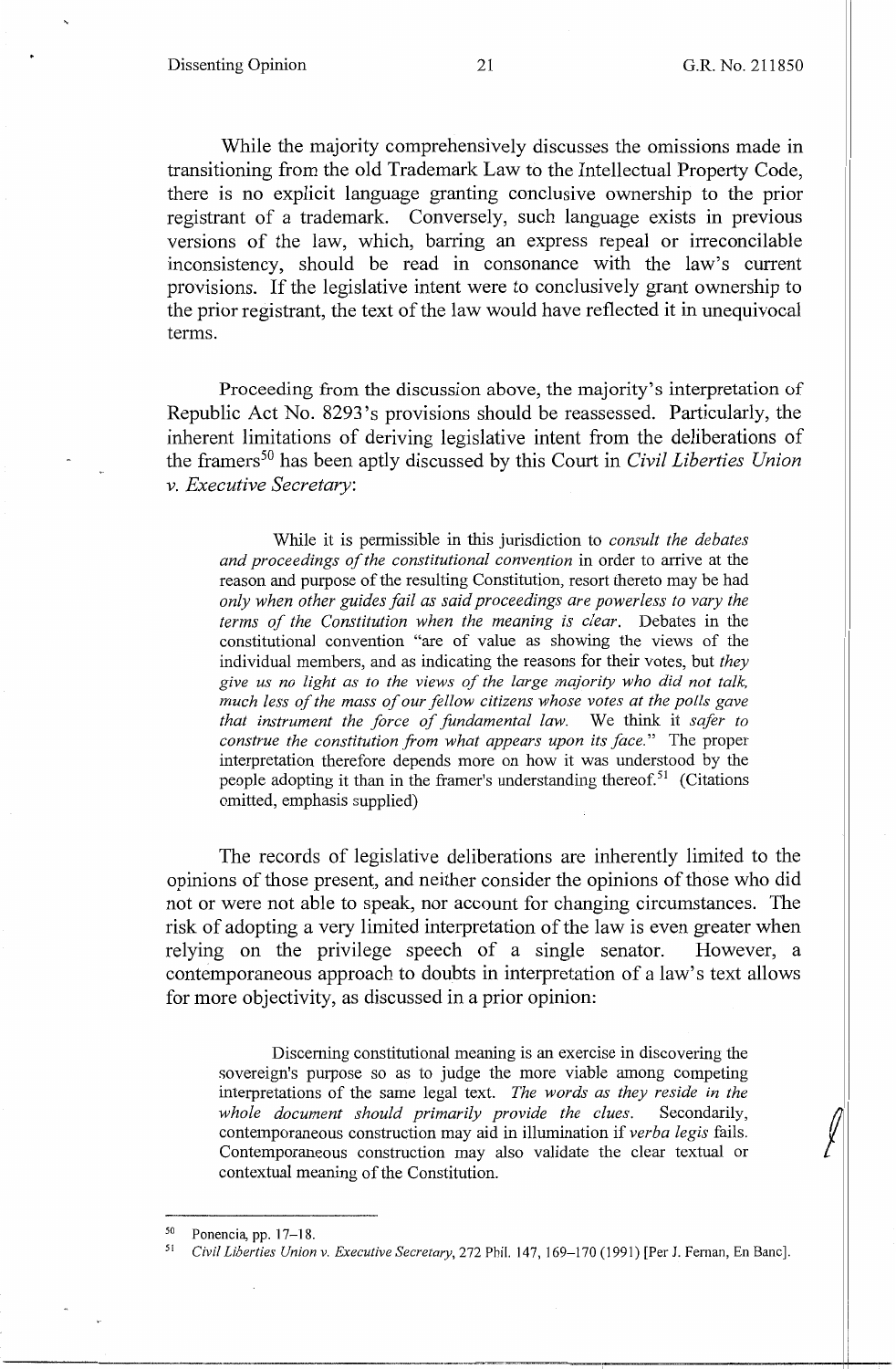Contemporaneous construction is *justified by the idea that the Constitution is not exclusively read by this court.* The theory of a constitutional order founded on democracy is that all organs of government and its People can read the fundamental law. Only differences in reasonable interpretation of the meaning of its relevant text, occasioned by an actual controversy, will be mediated by courts of law to determine which interpretation applies and would be final. The democratic character of reading the Constitution provides the framework for the policy of deference and constitutional avoidance in the exercise of judicial review. Likewise, this is implied in the canonical doctrine that this court cannot render advisory opinions. Refining it further, this court decides only constitutional issues that are as narrowly framed, sufficient to decide an actual case.

*Contemporaneous construction engages jurisprudence and relevant statutes in determining the purpose behind the relevant text.* 

In the hierarchy of constitutional interpretation, *discerning purpose through inference of the original intent of those that participated in crafting the draft* Constitution for the People's ratification, *or discerning the original understanding of the past society that actually ratified the basic document, is the weakest approach.* 

Not only do these interpretative methodologies allow the greatest subjectivity for this court, it may also be subject to the greatest errors. For instance, *those that were silent during constitutional conventions may have voted for a proposition due to their own reasons different from those*  who took the floor to express their views. It is even possible that the *beliefs that inspired the framers were based on erroneous facts. <sup>52</sup>* (Citations omitted, emphasis supplied)

Thus, recourse to the text of all relevant provisions, and to cases where such provisions were interpreted, should be sufficient to find consistency between the prior-registration and prior-use regimes. While Republic Act No. 8293 may have superseded certain portions of the old Trademark Law, there was no express repeal of the latter's provisions regarding the acquisition of rights over trademarks. *Samson v. Daway*  discussed the nature of Republic Act No. 8293 's repealing clause, as follows:

Notably, the aforequoted clause *did not expressly repeal R.A. No. 166 in its entirety,* otherwise, it would not have used the phrases "parts of Acts" and "inconsistent herewith;" and it would have simply stated "Republic Act No. 165, as amended; Republic Act No. 166, as amended; and Articles 188 and 189 of the Revised Penal Code; Presidential Decree No. 49, including Presidential Decree No. 285, as amended are hereby repealed." It would have removed all doubts that said specific laws had been rendered without force and effect. *The use of the phrases "parts of Acts" and "inconsistent herewith" only means that the repeal pertains only to provisions which are repugnant or not susceptible of* 

<sup>52</sup> J. Leonen, Concurring Opinion, *Poe-Llamanzares v. Commission on Elections,* 782 Phil. 292, 696--697 (2016) [Per C.J. Sereno, En Banc].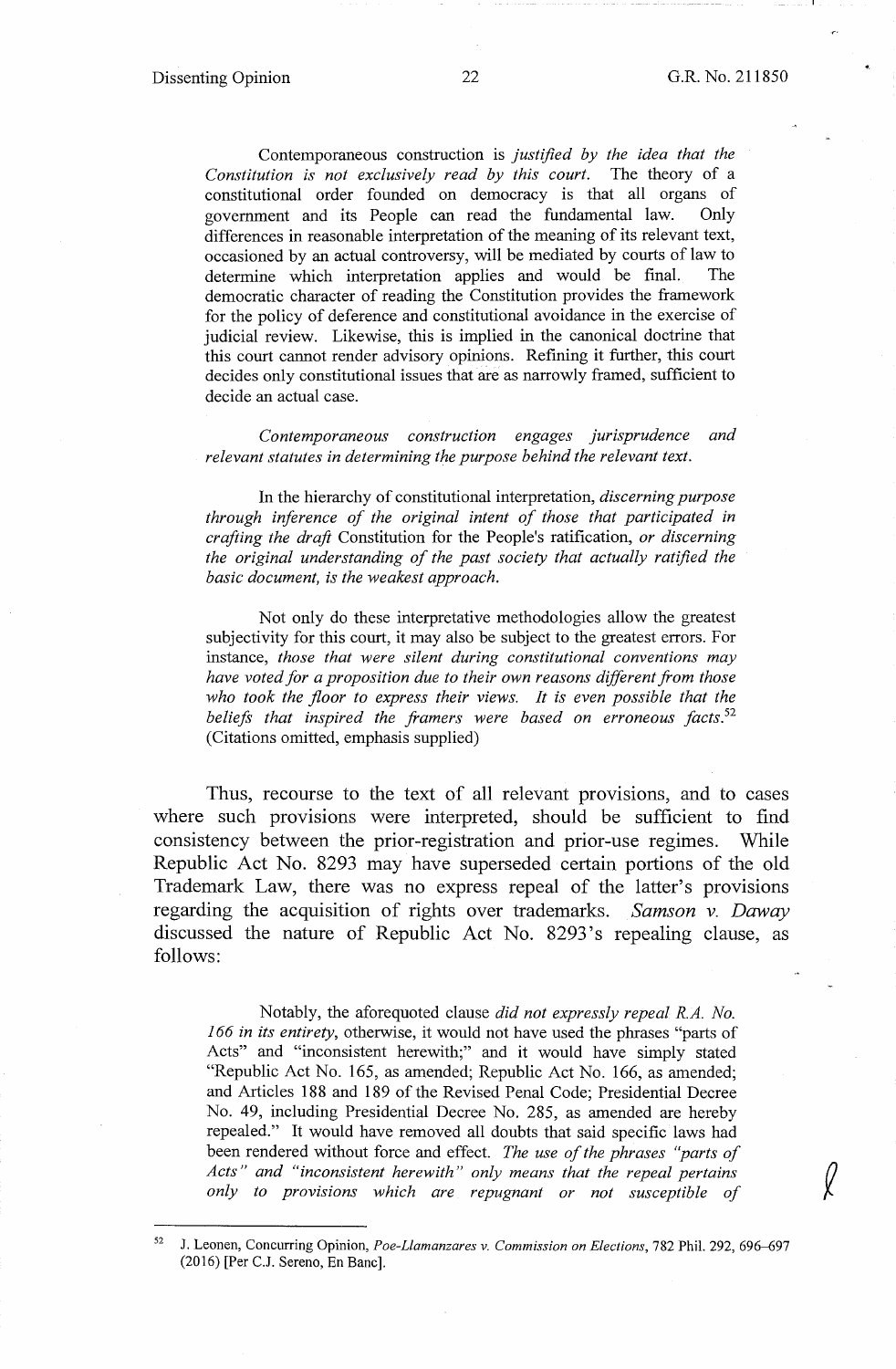*harmonization with R.A. No. 8293[.]5<sup>3</sup>*(Citations omitted, emphasis supplied)

In view of this implied repeal, there must be a "substantial and irreconcilable conflict"54 between registration and prior use, for the former to completely exclude the latter as a mode of acquiring rights over trademarks. Since the law's provisions on registration and actual use work together to vest the full set of rights available in a trademark, there is no inconsistency that should lead to the abandonment of prior use.

As aptly observed by the *ponente,* this interplay between registration and actual use was discussed at length in *Berris Agricultural Co. Inc. v. Abdayang,55* and in E. *Y Industrial Sales, Inc.* v. *Shen Dar Electricity and Machinery Co. Ltd.* <sup>56</sup>

In *Berris,* this Court determined the parties' right of ownership over the disputed mark in order to resolve the issue of trademark infringement. This Court reasoned that since the provisions of Republic Act No. 8293 require proof of actual use in order to maintain one's rights to the registered mark, the determining factor in acquiring ownership remains actual use of the mark in commerce. Thus, a mark's registration creates a presumption of the "registrant's ownership of the mark," which may be rebutted by proof of another's prior use.57

The majority reasons that *Berris* incorrectly applied principles under Republic Act No. 166 to a problem governed solely by Republic Act No. 8239. However, even without the discussion cited by the majority,<sup>58</sup> this Court's *ratio* in *Berris* explained that Republic Act No. 8293's relevant provisions still recognized prior use as a mode of acquiring rights over trademarks. Moreover, the majority's decision to overturn *Berris* may not have considered the possibility that the relevant provisions of Republic Act No. 166 may be read in consonance with those of Republic Act No. 8239.

The same may be true for the majority's assessment of *E.Y. Industrial's* applicability. In *E.Y. Industrial*, this Court reiterated the importance of "proof of prior and continuous use"59 in establishing ownership of a trademark. Notably, *E. Y Industrial* recognized that Republic

<sup>53</sup>*Samson v. Daway,* 478 Phil. 784, 790-791 (2004) [Per J. Ynares-Santiago, First Division]. 54 *Berris Agricultural Co., Inc. v. Abyadang,* 647 Phil. 517, 524 (2010) [Per J. Nachura, Second

Division].<br>
55 647 Phil. 517 (2010) [Per J. Nachura, Second Division].<br>
56 648 Phil. 572 (2010) [Per J. Velasco, Jr., First Division].<br>
57 *Berris Agricultural Co., Inc., v. Adyadang*, 647 Phil. 517, 525 (2010) [Per J. Nac

Division].<br><sup>58</sup> Ponencia, p. 20.

<sup>59</sup> E.Y. Industrial Sales, Inc. et al. v. Shen Dar Electricity and Machinery Co. Ltd., 648 Phil. 572, 593 (2010) [Per J. Velasco, Jr., First Division].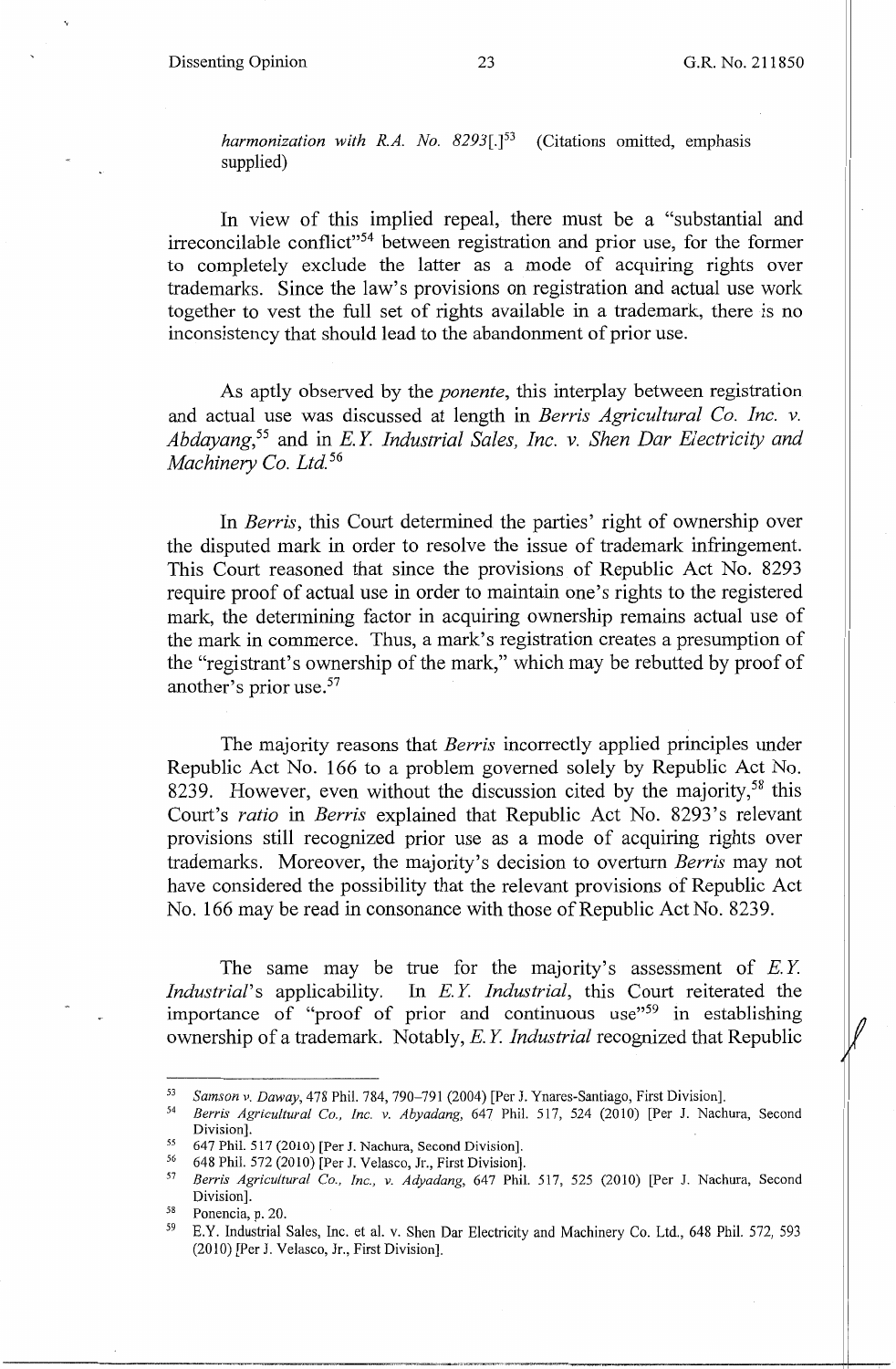### Dissenting Opinion 24 **G.R.** No. 211850

Act No. 8293 removed prior use as a prerequisite for registration, consistent with the requirement under section 3 of the TRIPS Agreement.<sup>60</sup>

While I agree with the *ponente's* astute observation that *E.Y. Industrial* should not have cited *Shangri-la,*61 E. *Y Industrial 's* issue on ownership was decided primarily by applying the relevant provisions of Republic Act No. 8293:

RA 8293 espouses the "first-to-file" rule as stated under Sec. 123.1. (d) which states:

Section 123. *Registrability.* - 123.1. A mark cannot be registered if it:

#### **XXX XXX XXX**

( d) Is identical with a· registered mark belonging to a different proprietor or a mark with an earlier filing or priority date, in respect of:

(i) The same goods or services, or

(ii) Closely related goods or services, or

(iii) If it nearly resembles such a mark as to be likely to deceive or cause confusion[.]

Under this provision, the *registration of a mark is prevented with the filing of an earlier application for registration.* This *must not, however, be interpreted to mean that ownership should be based upon an earlier filing date.* While RA 8293 removed the previous requirement of proof of actual use prior to the filing of an application for registration of a mark, *proof of prior and continuous use is necessary to establish ownership of a mark. Such ownership constitutes sufficient evidence to oppose the registration of a mark.* 

*Sec. 13 4 of the IP Code* provides that "any person who believes that he would be damaged by the registration of a mark ... " may file an opposition to the application. *The term "any person" encompasses the true owner of the mark — the prior and continuous user.*  $62$  (Citations omitted, emphasis supplied)

Again, Republic Act No. 166's provisions were not expressly repealed,<sup>63</sup> rendering its recognition of prior use as still applicable under Republic Act No. 8293, insofar as it is not substantially in conflict with the latter's provisions. The texts of the two laws are consistent with each other. The presumption of ownership created by prior registration remains dependent on proof of the claimant's actual use of the mark in commerce.

60 Id.

<sup>&</sup>lt;sup>61</sup> Shangri-la v. Developers Group of Companies, 520 Phil. 935 (2006) [Per J. Garcia, Second Division].<br><sup>62</sup> E.Y. Industrial Sales, Inc. et al. v. Shen Dar Electricity and Machinery Co. Ltd., 648 Phil. 572, 592-593 (2010) [Per J. Velasco, Jr., First Division]. 63 *Samson v. Daway,* 478 Phil. 784, 790-791 (2004) f Per J. Ynares-Santiago, First Division].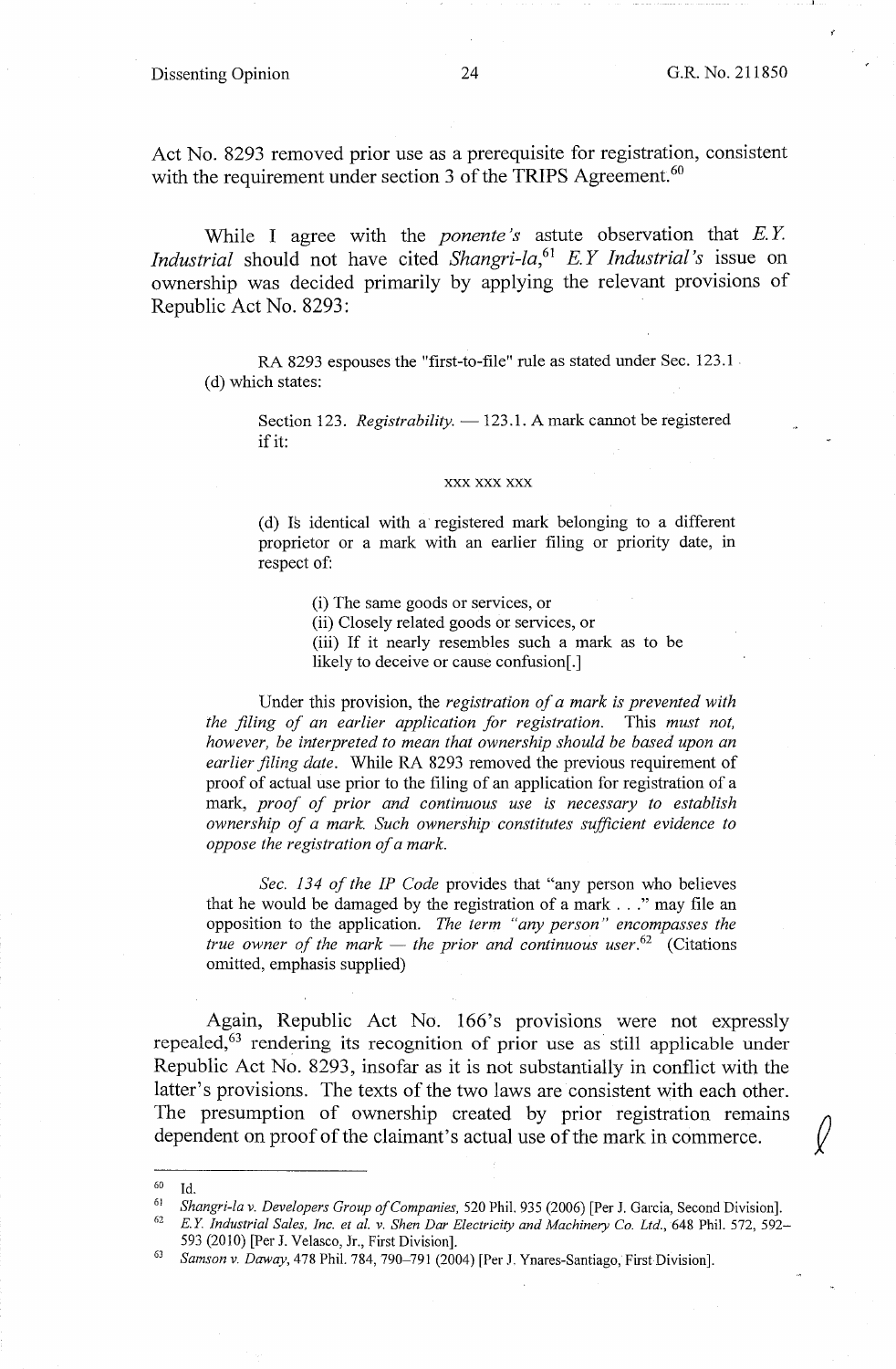On the issue of bad faith, the majority rejects the Court of Appeals' interpretation of Section 159.1 of Republic Act No. 8293, which provides for limitations to actions for infringement:

Section 159. Limitations to Actions for Infringement. -Notwithstanding any other provision of this Act, the remedies given to the owner of a right infringed under this Act shall be limited as follows:

159.1. Notwithstanding the provisions of Section 155 hereof, a registered mark shall have no effect against any person who, in good faith, before the filing date or the priority date, was using the mark for the purposes of his business or enterprise: Provided, That his right may only be transferred or assigned together with his enterprise or business or with that part of his enterprise or business in which the mark is used.

According to the majority, the Court of Appeals misapplied this provision when it held that petitioner's continued use of the mark "ZYNAPS" subsequent to respondent's registration of "ZYNAPSE" may expose petitioner to an action for infringement. The majority held that this reading of Section 159.1 would render the provision useless. It ruled that, "a third party's prior use of an unregistered mark, if said mark subsequently becomes registered by another, could not be considered as trademark infringement *because there was no trademark registration* – a requirement for a trademark infringement action to prosper - *when the third party was using its mark.*<sup>"64</sup> This is consistent with its reasoned conclusion that all rights in a mark are acquired solely by registration. Thus, it held that there can be no infringement without a registration creating the rights that would be infringed in the first place.

In view of my reservations concerning the source of rights over trademarks, infringement may be committed by one's use of an unregistered mark, if such use was done with knowledge of another's prior use of the same or confusingly similar mark. The acquisition of rights over a mark through a registration "made validly in accordance with the provisions of [Republic Act No. 8293]<sup>"65</sup> thus connotes registration in good faith.

Consistent with the foregoing discussions on how the provisions of the current and past trademark laws may be harmonized to accommodate the acquisition of a mark by prior use, one's appropriation of a mark which has already been in use by another, should expose the user in bad faith to liability for infringement. With respect to medicines, compliance with the

 $64$  Ponencia, p. 40.<br> $65$  Id. at 2.